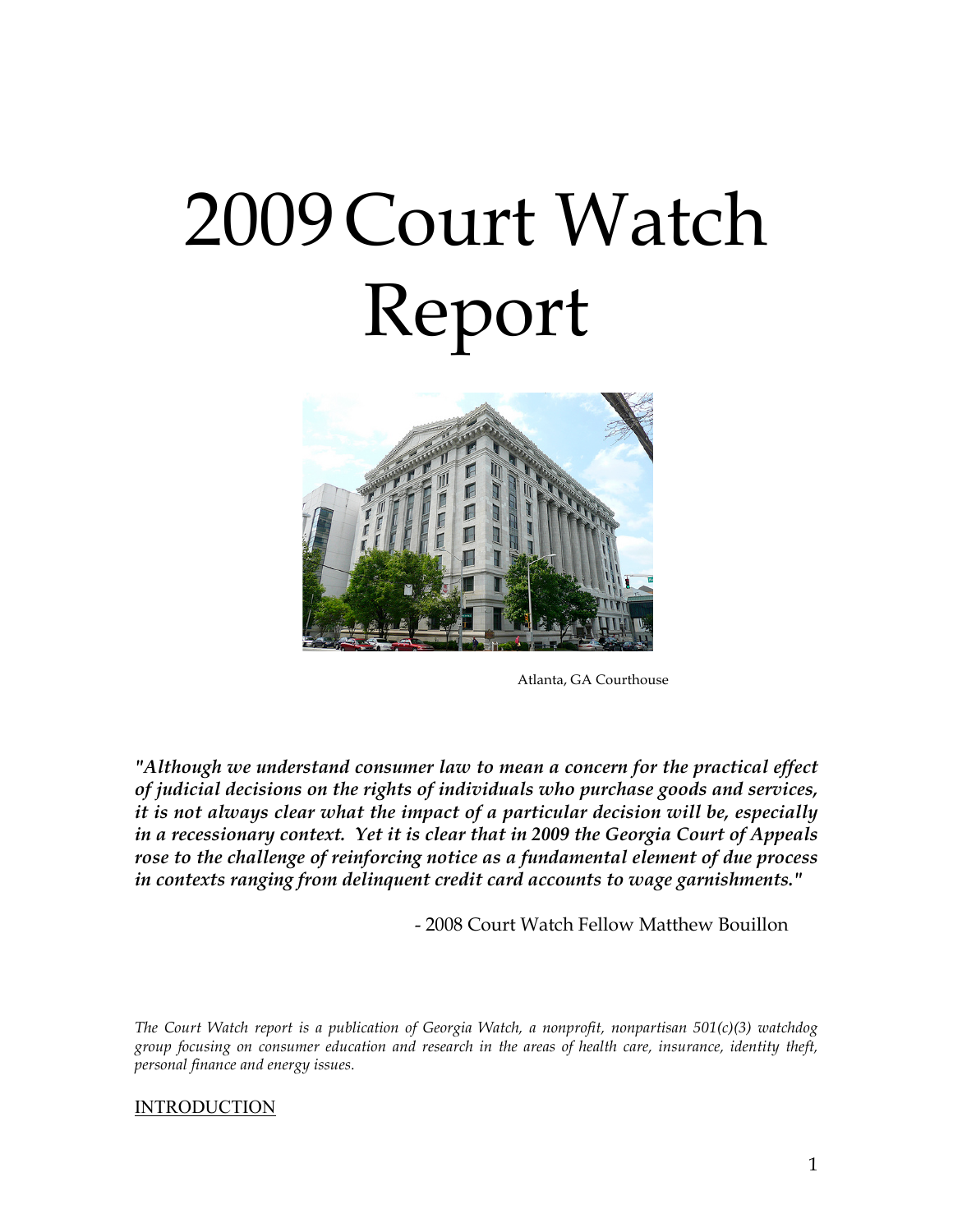The appellate courts face the important task of correcting errors that occur in court proceedings throughout the state. Appeals may be based on a wide array of legal issues and frequently address many disparate points of law. It is thanks to this variety and their privileged role in our democratic system of government that the appellate courts enjoy great latitude to craft the development of the laws of the State of Georgia.

Georgia has two levels of appellate courts: the Supreme Court and the Court of Appeals. The composition of both Courts is determined by way of the electoral process. Founded in 1845, the Supreme Court of Georgia is the highest court in the state and reviews the decisions of both the state trial courts and the Court of Appeals. The Supreme Court exercises discretionary authority, declining or accepting applications for review as it sees fit, and any decisions of the Supreme Court are binding in all state courts. For its part, the Court of Appeals is a much younger institution and a much more prolific one. Created in 1906 during a time of parsimonious attitudes towards the judiciary, the Court of Appeals remains one of Georgia's most productive institutions, publishing an average of 1,461 opinions annually over the past several years. Decisions of the Court of Appeals are frequently – but certainly not necessarily – the last word on a controversy.

The Supreme Court of Georgia was expanded in 1945 to seven members. Currently, they are: Chief Justice Carol Hunstein, Presiding Justice George Carley, and Justices Robert Benham, Hugh Thompson, P. Harris Hines, Harold Melton, and following the retirement of Leah Ward Sears in June 2009, David Nahmias.

The Georgia Court of Appeals currently employs a rotational model in which the position of Chief Judge changes over a two-year period based on seniority. The Chief Judge is responsible for appointing the Presiding Judges to head each of four three-judge panels. The other Judges rotate through the panels every year. This procedure was designed to improve collegiality among the Judges and discourage judicial stereotyping by the public.

Presently, the members of the Court of Appeals are: Chief Judge M. Yvette Miller, Presiding Judges Gary Blaylock Andrews, Edward Johnson, G. Alan Blackburn, J.D. Smith, and Judges Anne Elizabeth Barnes, John Ellington, Herbert Phipps, Charles Mikell, A. Harris Adams, Debra Bernes, and Sara Doyle.

#### 2009 COURT WATCH ANNUAL REPORT

This report derives from decisions of both the Georgia Supreme Court and the Court of Appeals. Due to the constant interplay between the legislature and judiciary, laws affecting the rights of consumers and regular citizens confronted with debt, foreclosure, or injury are in continuous flux. Unfortunately, even though these opinions are matters of public record, their manner of presentation is often too specialized for the general public and their import either too specific or simply understated.

The report was compiled and written by Matthew Bouillon, a 2010 graduate of Boston College Law School. The report was edited by a three person advisory committee: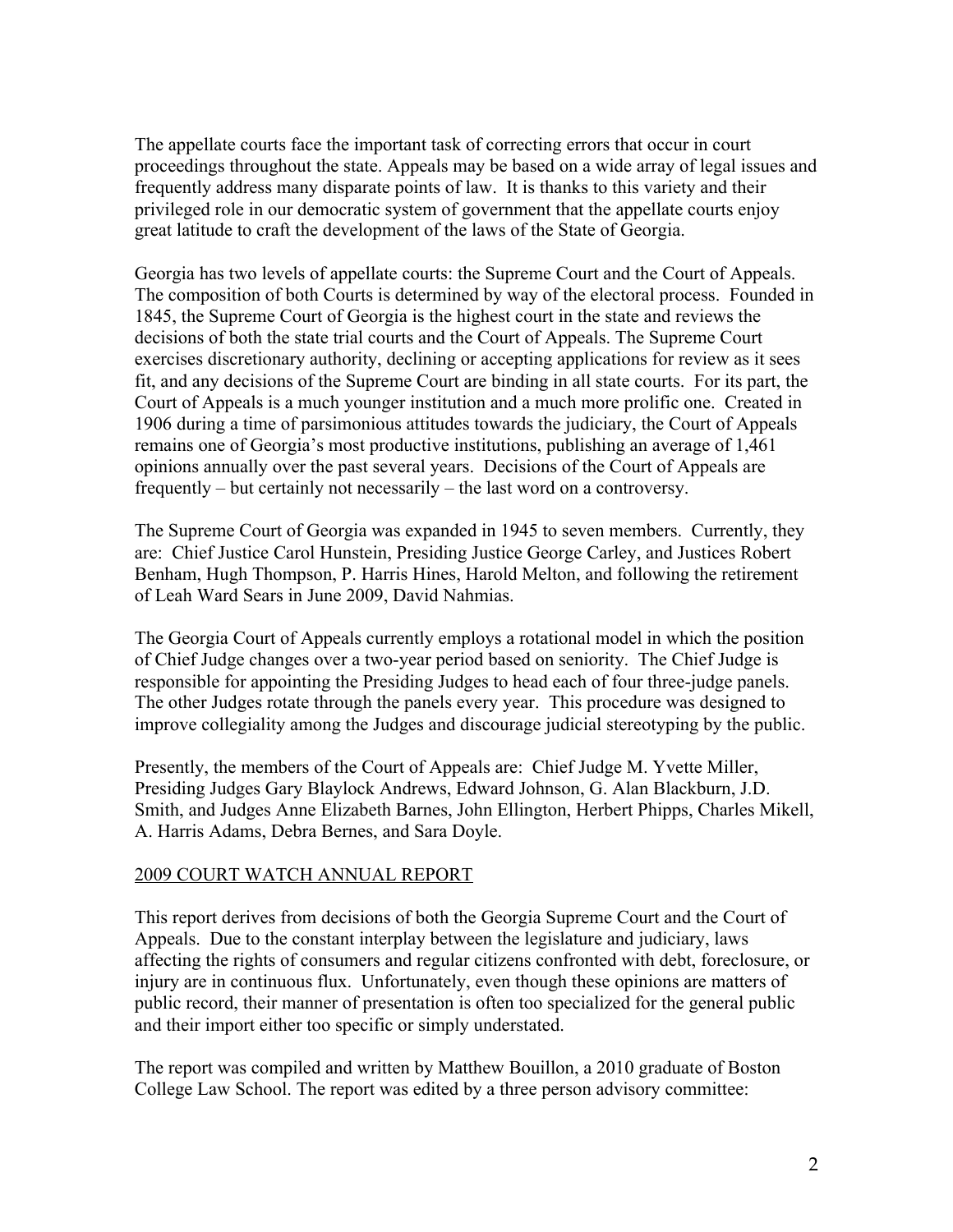*Nathan Gaffney Attorney and former Court Watch Fellow*

*Mark Budnitz Professor of Law Georgia State University College of Law*

*Wingo Smith Attorney Georgia Legal Services*

The Supreme Court of Georgia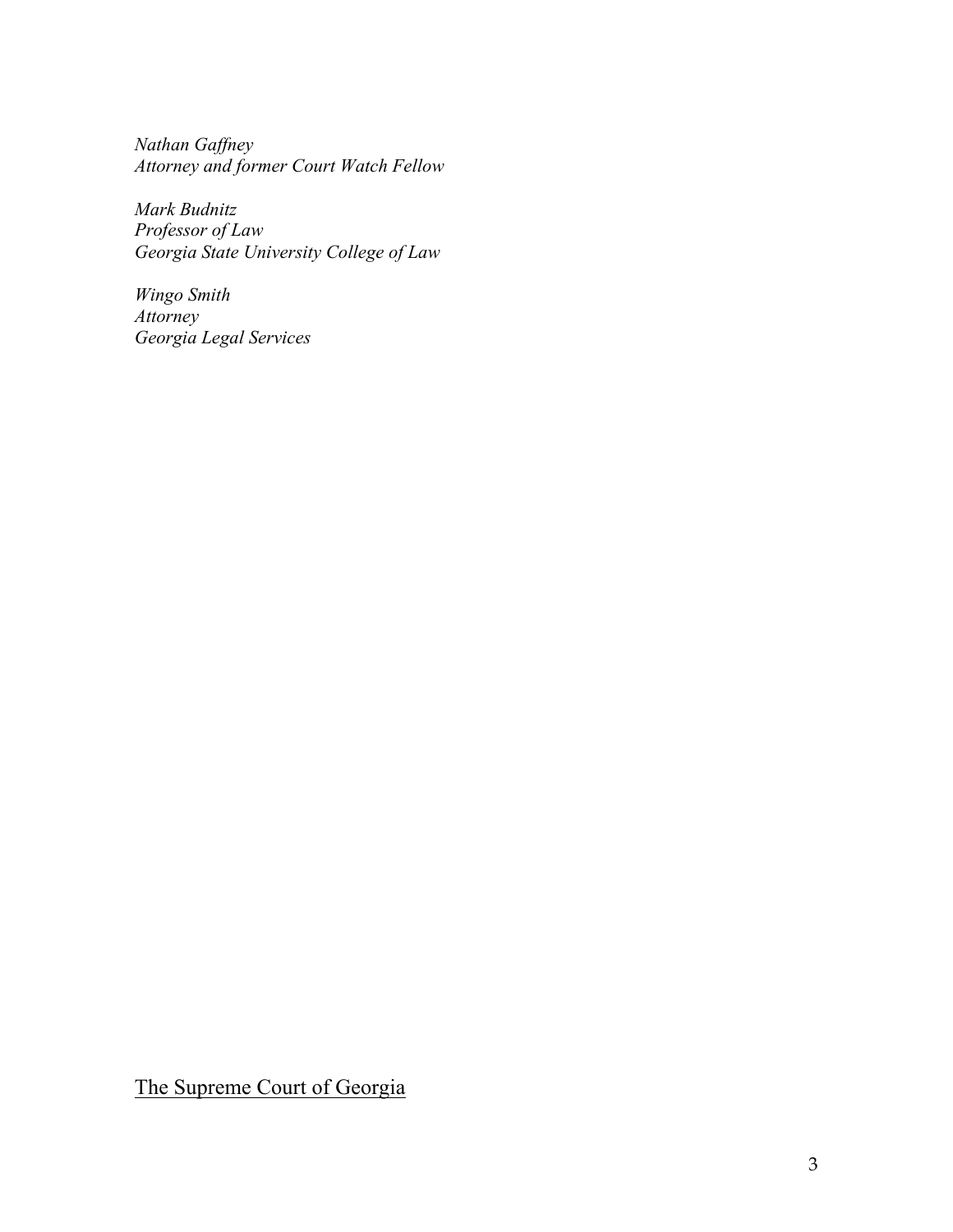#### **Consumer Wins**

#### **Thompson v. Allstate Insurance Co** and **Thompson v. Georgia Farm Bureau Casualty Insurance Co.,** 285 Ga. 24 (2009)

*One spouse's acceptance of an insurance settlement payment does not necessarily show that the other spouse received any part of that money for the purposes of recovering underinsured motorist benefits pursuant to O.C.G.A. § 33-24-41.1.*

#### **American Multi-Cinema v. Brown,** 285 Ga. 442 (2009)

*A business invitee who falls and is injured thanks to an ill-placed, collapsed 'Wet Floor' sign in a crowded area can avoid summary judgment by offering evidence of the same to show actual knowledge on the part of the business.*

#### **Retention Alternatives, Ltd. v. Hayward**, 285 Ga. 437 (2009)

*In a controversy over the statute of limitations on service of process in the Uninsured Motorist Act, the Supreme Court acted in conformance with the Renewal Act, in that anyone who begins an action within the statutory period can dismiss and renew it within either six months of commencement or within the original statutory period, whichever is longer.* 

#### **Condra v. Atlanta Orthopaedic Group, P.C.** 285 Ga. 667 (2009)

*An expert witness's personal practices relative to his or her profession are now admissible for the purpose of assessing the expert's credibility.*

#### **Smith v. Finch**, 285 Ga. 709 (2009)

*The "hindsight" jury instruction is no longer valid in Georgia due to its prejudicial effect in limiting liability for doctors in certain contexts.*

#### **Beneke v. Parker et al. and vice versa**, 285 Ga. 733 (2009)

*In automobile accidents where the responsible party is also cited for a traffic violation, an injured plaintiff can file a claim at any point the criminal charge is still pending for up to six years.*

#### **Consumer Losses**

#### **Bragg v. Oxford Const. Co.,** 285 Ga. 98 (2009)

*The acceptance doctrine is still valid in Georgia. Contractors are protected from liability after delivering as long as they are not grossly negligent.* 

#### **Blotner v. Doreika,** 285 Ga. 481 (2009)

*Chiropractors are not required to disclose all possible risks of a procedure to their patients.*

**McCord et al. v. Lee et al.**, 286 Ga. 179 (2009)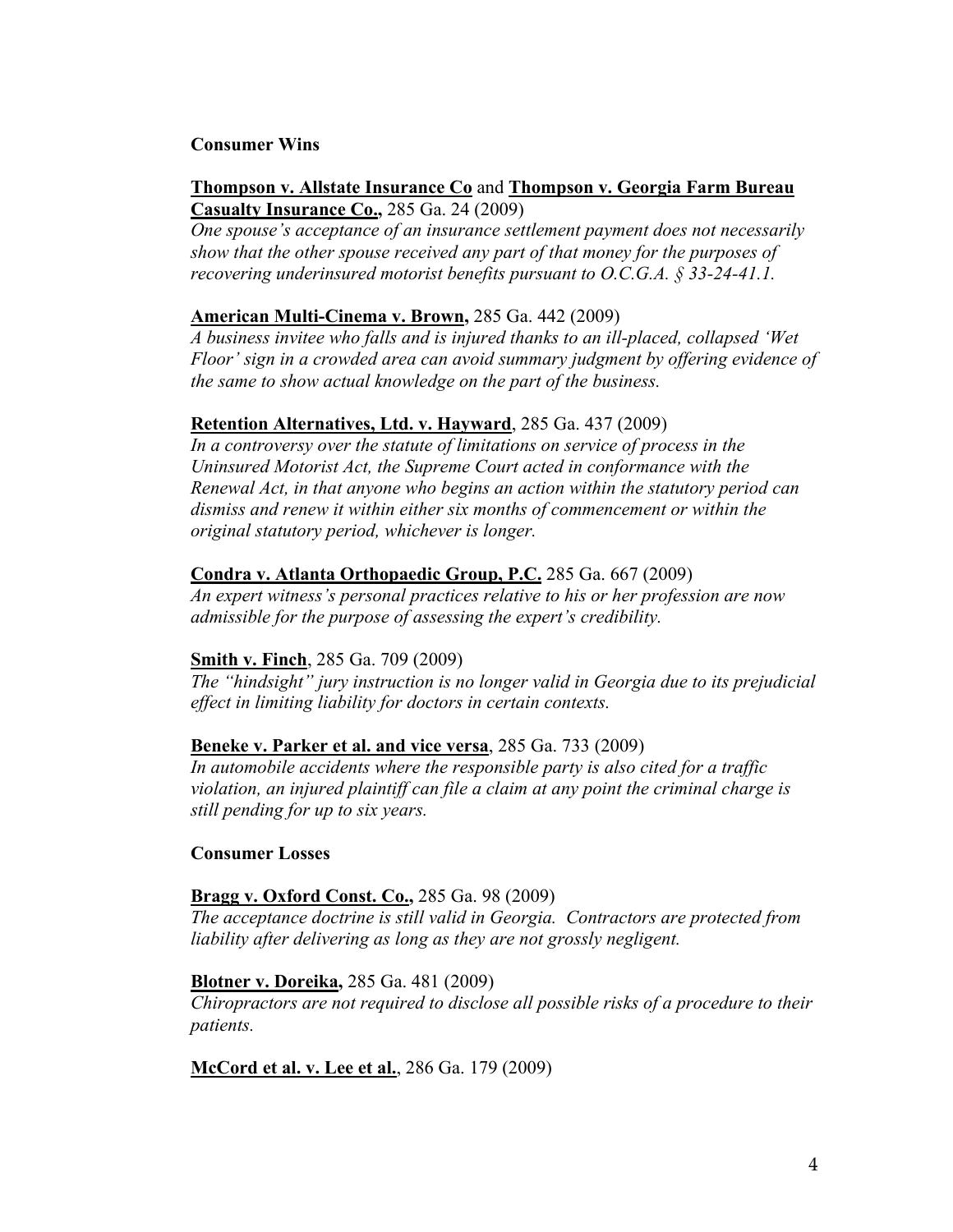*The "new injury" exception is narrowed exclusively to situations where a previous harmful misdiagnosis is left untreated and "develops into a more serious and debilitating condition," thereby excluding individuals who suffer negligence without misdiagnosis.* 

### **State Farm Mut. Auto. Ins. Co. v. Staton et al.**, 286 Ga. 23 (2009)

*To stack one's own uninsured motorist insurance benefits, the plaintiff must be the "named insured" on the policies in question.* 

# The Court of Appeals of Georgia

#### **Consumer Wins**

#### **Parham v. Peterson, Goldman & Villani,** 296 Ga. App. 527 (2009)

*Creditors seeking to repossess property must provide the debtor with proper notice and a declaration of the debtor's rights associated with the property.*

#### **Nyankojo v. North Star Capital Acquisitions**, 298 Ga. App. 6 (2009)

*A creditor seeking to collect on a debt must introduce competent evidence to show the chain of assignment actually leads back to the debtor.*

#### **Horner v. Robinson**, 299 Ga. App. 327 (2009)

*In order to secure a valid lien on personal property, a creditor must strictly comply with the notice provisions in the statute in question.*

#### **TBF Financial, LLC v. Houston**, 298 Ga. App. 657 (2009)

*Plaintiff creditors seeking garnishment must make a* prima facie *showing of compliance with notice requirements in order to avoid* sua sponte *dismissal.*

#### **Wirth v. Cach, LLC**, 300 Ga. App. 488 (2009)

*A creditor must prove the entire chain of assignment of a debt by competent evidence in order to collect on it.*

#### **Bonner v. Peterson, et al.** 301 Ga. App. 443 (2009)

*Resident physicians are not students for the purposes of O.C.G.A. § 51-1-38 and therefore are not immune from liability.* 

#### **Consumer Losses**

**Cowart v. Widener**, 296 Ga. App. 712 (2009) *Negligence suits involving "specialized medical questions" now require expert testimony in order to establish causation.* 

**Tookes v. Murray**, 297 Ga. App. 765 (2009)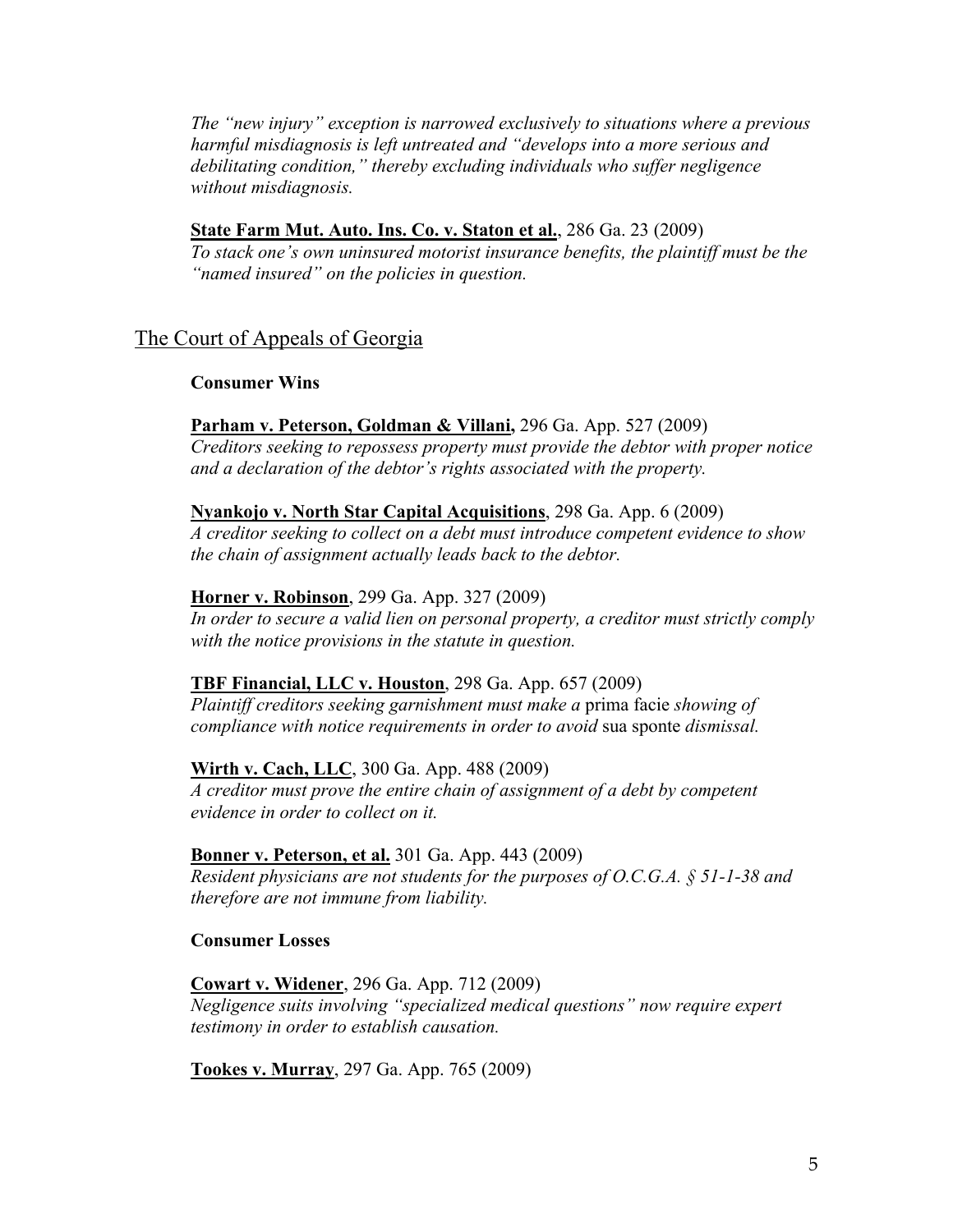*In order to avail oneself of unlimited punitive damages, the plaintiff must show the defendant acted with specific intent to cause the harm in question.*

# **Porter v. Guill**, 298 Ga. App. 782 (2009)

*A person who relies on government support to access healthcare from government physicians will have no cause of action against those physicians absent willful or wanton conduct.*

# **Summit Automotive Group, LLC. v. Clark**, 298 Ga. App. 875 (2009)

*A car manufacturer is not subject to liability for the dishonest or criminal acts of its franchisees if liability is limited at the outset and there is no abuse of the corporate form.*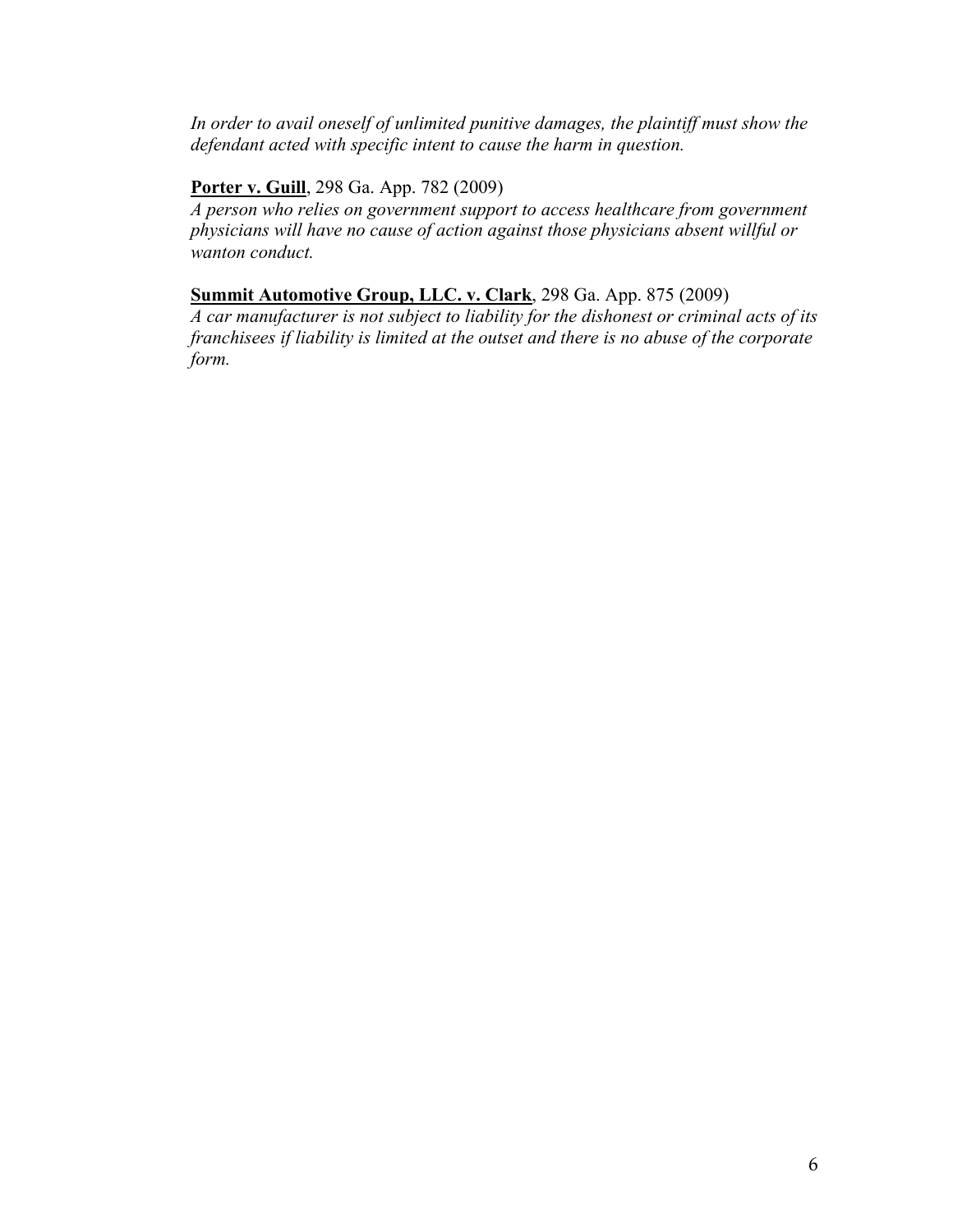# **SUPREME COURT OF GEORGIA**

*Consumer Wins*

# **Thompson v. Allstate Insurance Co and Thompson v. Georgia Farm Bureau Casualty Insurance Co.**

285 Ga. 24, 673 S.E.2d 227. February 9, 2009.

CARLEY, J. (Unanimous decision)

The Supreme Court of Georgia may have made it easier for injured parties to recover uninsured or underinsured motorist coverage from insurance carriers by requiring releases for the insurance companies to be more specific as to what the injured party is receiving in consideration for their release of liability.

Richard and Laura Thompson brought suit against Randall Bacon for physical injuries they sustained as a result of an automobile collision. Bacon maintained only liability insurance, so the Thompsons sought underinsured motorist coverage from Allstate Insurance Co. and Georgia Farm Bureau Casualty Insurance Co. Underinsured motorist coverage is insurance which supplements a driver's existing policy to pay for injury to others for which his liability coverage is inadequate.

The Thompsons settled out of court with Bacon's insurance companies for \$100,000 per person. In return for the settlement, the Thompsons executed a waiver releasing Bacon from future liability, but insisted in continuing with their claims for underinsured motorist coverage from Bacon's insurers because Mr. Thompson's injuries exceeded the \$100,000 agreed to in the settlement. In order to recover underinsured motorist benefits, two requirements must be met: the plaintiff must 1) settle for the limits of the policy as stated in the policy, and 2) execute a limited release as specified in O.C.G.A. § 33-24-41.1. Reversing the Court of Appeals, the Georgia Supreme Court found that although Mr. Thompson had indeed executed the release as provided for in the statute, that release was ambiguous as to whether he had settled his bodily injury claim for less than the limit of the policy.

The Supreme Court noted that if any of Mr. Thompson's share of the settlement had gone to Mrs. Thompson, then he would in effect be settling for less than the limit of the policy. Despite this, the Court found that a joint release does not necessarily indicate that Mrs. Thompson received any part at all of the settlement, but rather that her release may have served as consideration for payment in full of her husband's injuries.

Thus, parties who sign joint releases are not necessarily admitting that they are both directly receiving insurance money. As here, one party may be giving up the right to sue in exchange for the settlement, but it is not necessary for her to say so explicitly in order for her spouse to recover.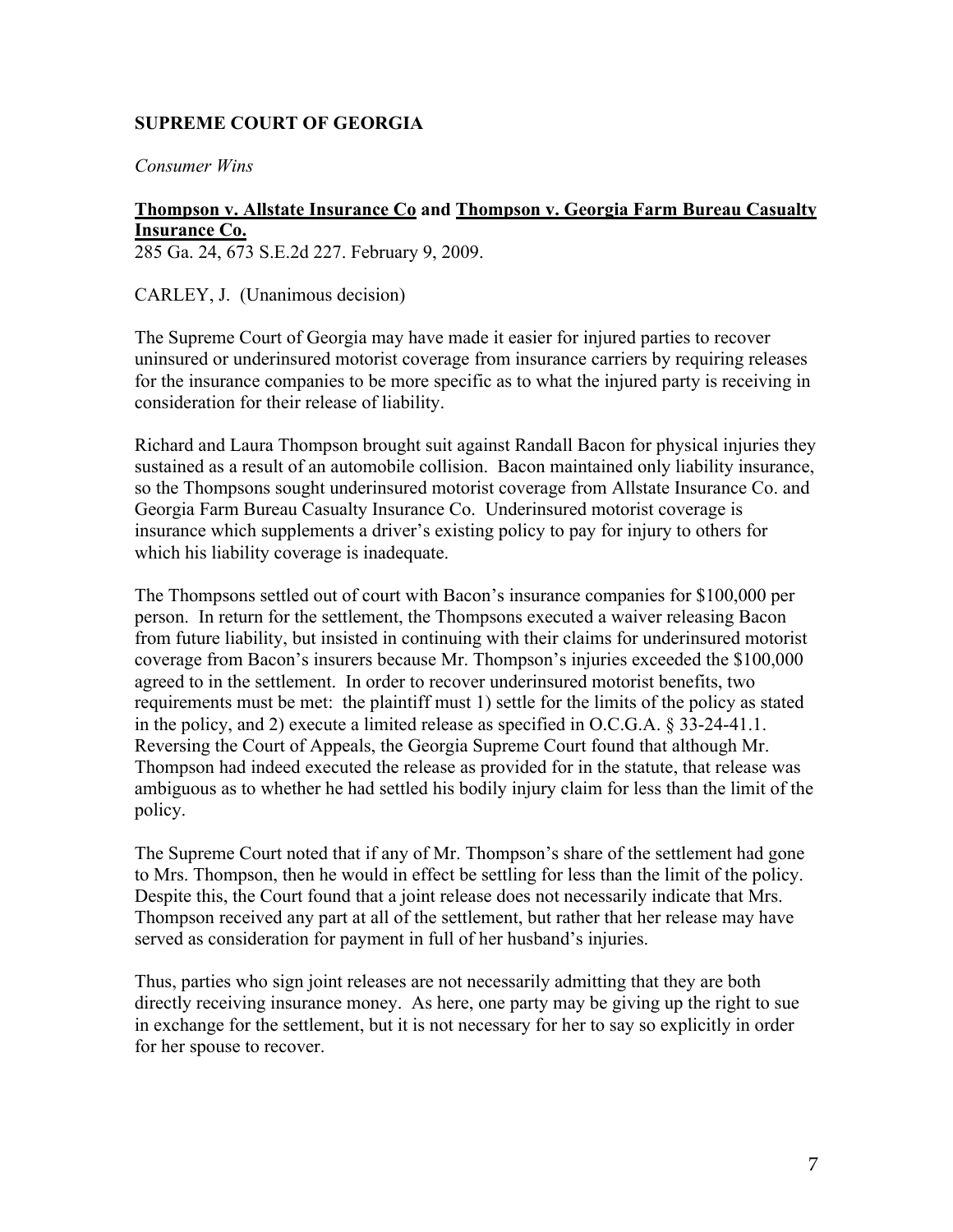#### **American Multi-Cinema v. Brown**

285 Ga. 442, 679 S.E.2d 25. June 1, 2009.

SEARS, C.J. (Unanimous decision)

As former Chief Justice Sears noted in this opinion, although accidents happen, many can be prevented with proper care. This now includes collapsible "Wet Floor" signs originally designed to warn and protect. If an employee were to place such a sign in the path of a mass of oncoming patrons who are not likely to see it, the sign can itself become a hazard, giving rise to possible negligence liability in Georgia. This case makes it easier for individuals injured in falls of this sort to proceed to a jury trial.

On Christmas Day 2003, Nancy Sue Brown took her daughter and grandchildren to the movies at the AMC 24-plex at Southlake Mall. When the movie ended, the patrons began leaving the cinema en masse. Unbeknownst to Brown, an AMC employee (acting in accordance with company policy) had placed a standard-size A-frame "Wet Floor" sign a short distance from the entrance to the theater because of a small spill. Due to the volume of people, Brown was unable to see that the sign had in fact toppled over and was lying on its side when she went to exit. While passing by, her foot hooked on the sign, causing her to lose her balance and fall onto the floor. Having just undergone back surgery, she was seriously injured by the fall. Brown brought suit for negligence against AMC who then moved for summary judgment. The trial court granted summary judgment, but the Georgia Court of Appeals reversed, finding that "Wet Floor" signs themselves can be the basis for liability in tort.

On certiorari, the Georgia Supreme Court detailed a brief history of the "pendulum-like" development of Georgia case law with respect to premises liability and its most common permutation, slips and falls. The justices recalled a time pre-1980 when there seemed to be a "drift" with slip and fall cases allowing every one, no matter how groundless, to proceed to a jury trial. This was then overcorrected in the 1980 case Alterman Foods, Inc. v. Ligon, 246 Ga. 620, 272 S.E.2d 327, after which such cases very seldom made it past summary judgment. In 1997, the case of Robinson v. Kroger Co., 268 Ga. 735, 493 S.E.2d 403, gave us the current regime, affirming Alterman's two-part test for premises liability but moderating the burden of production on summary judgment so as to allow more cases before the jury.

The two-part Alterman test still requires the plaintiff to plead and prove that: 1) the defendant had actual or constructive knowledge of the hazard, and 2) despite exercising ordinary control for his or her own personal safety, the plaintiff lacked knowledge of the hazard due to the defendant's actions or to conditions under the defendant's control.

The first prong of the test is in play here, and the Georgia Supreme Court came down on the side of the Browns, finding that their theory of liability rested on the assumption that placing an easily collapsible "Wet Floor" sign in a crowded area only moments before it was to be traversed by a large number of people could be sufficient to show AMC had actual knowledge of the hazard. As this constitutes a dispute of fact, the Georgia Supreme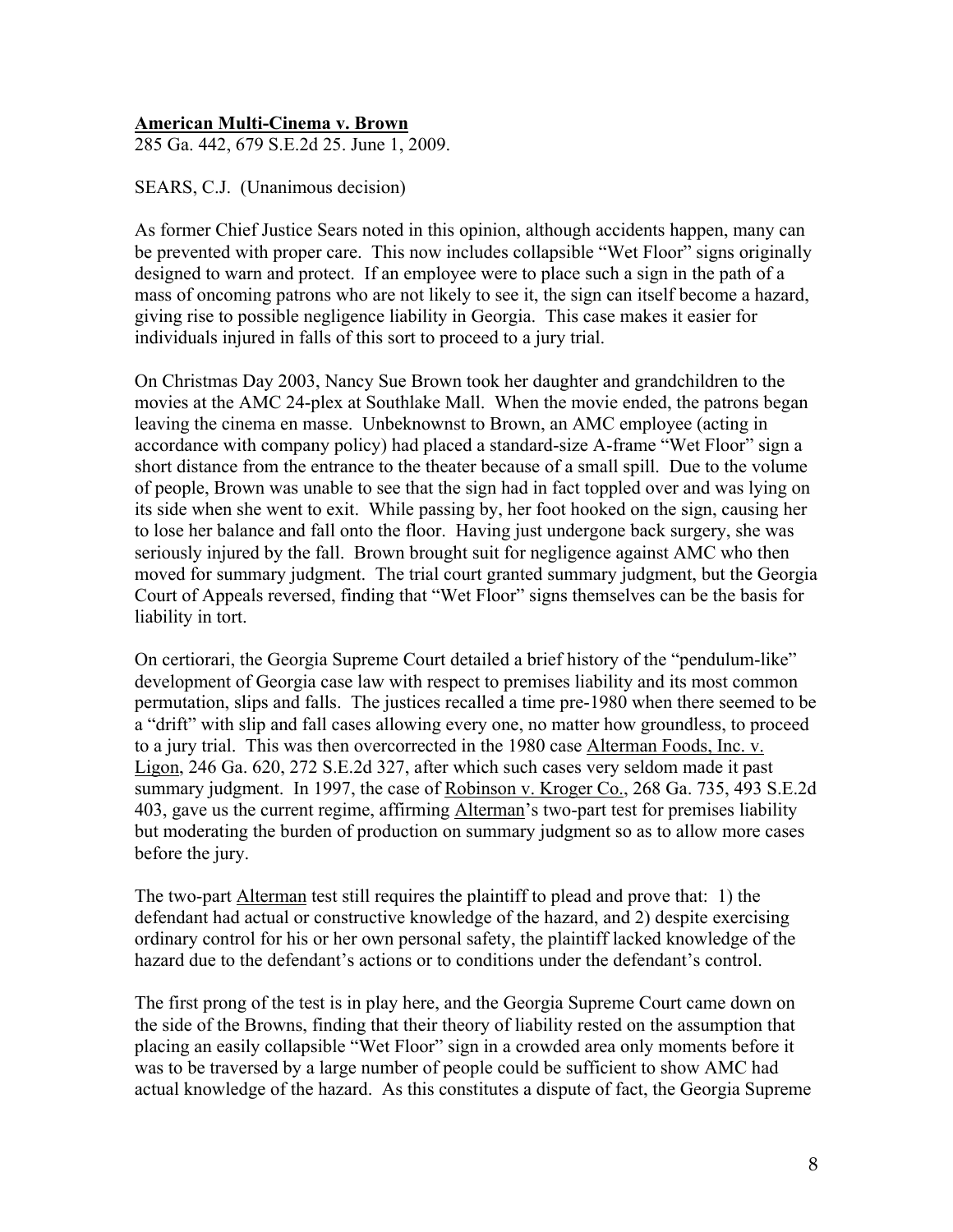Court affirmed the judgment of the Court of Appeals, thereby giving the Browns the opportunity to have a jury hear their case.

# **Retention Alternatives, Ltd. v. Hayward**

285 Ga. 437, 678 S.E.2d 877. June 1, 2009.

BENHAM, J. (Unanimous decision)

The Georgia Supreme Court has made it easier for a plaintiff to correct procedural errors in her initial filing when she opts to dismiss her initial case and refiles within the six month time period allowed under Georgia law.

In September 2002, Stacey Hayward was involved in motor vehicle collision with William Stridiron. In September 2004, shortly before the expiration of the statute of limitations, Hayward commenced an action against Stridiron for negligence. At that time, she served a copy of the complaint on her primary uninsured motorist carrier (UMC), but not Retention Alternatives, Ltd. (RAL), her excess carrier. In May 2006, Hayward voluntarily dismissed her action, but renewed it less than six months later and served RAL with the renewed complaint.

RAL moved for summary judgment, arguing that the statute of limitations had tolled and that it had not been served within the time allotted in the Uninsured Motorist Act. O.C.G.A. § 33-7-11. However, O.C.G.A. § 9-2-61, the Renewal Statute, provides that anyone who begins an action within the statutory period can dismiss and renew it within either six months of commencement or within the original statutory period, whichever is longer.

The trial court granted the motion and the Court of Appeals reversed, clarifying that the 1998 amendment to the Uninsured Motorist Act meant that a UMC must be served in cases where the plaintiff has a reasonable belief that the defendant is uninsured.

The statute at issue makes service dependent upon the existence of the insured's reasonable belief that defendant is uninsured, and requires service on UMC within the time allowed by law for valid service on defendant. This includes any point in time at which valid service could be made on defendant, even after expiration of period of limitation. What's more, when the legislature amended the statute, it retained a phrase used in the pre-amendment version which required service of process "as prescribed by law" as though UMC were "a party defendant," and it used a phrase judicially declared to be its equivalent. In affirming the Court of Appeals, the Supreme Court held that Hayward's claim was thus not barred because she served the UMC within 90 days from her reasonable belief that the other driver had no automobile coverage.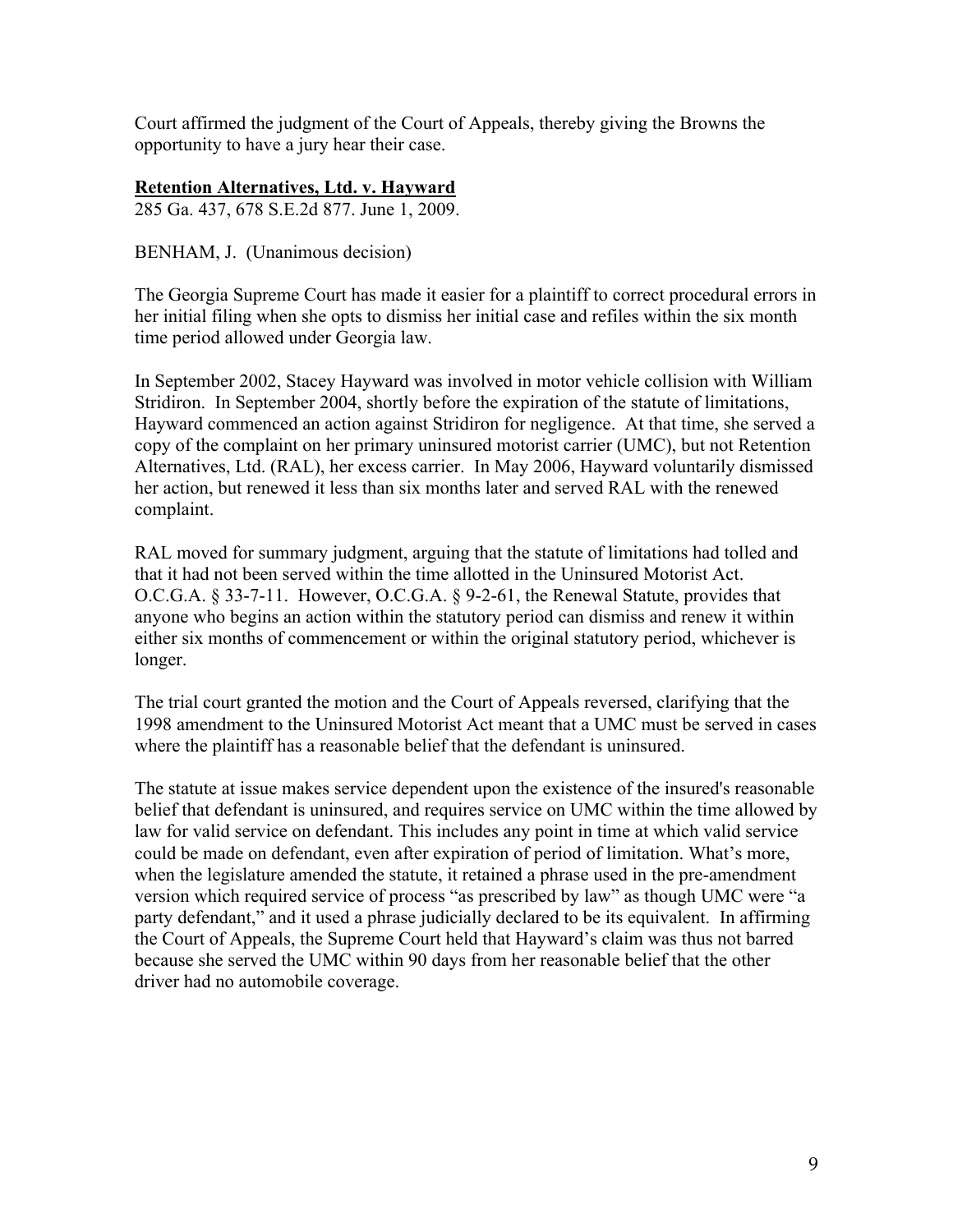# **Condra v. Atlanta Orthopaedic Group, P.C.**

285 Ga. 667, 681 S.E.2d 152. June 29, 2009.

HUNSTEIN, P.J. (Unanimous decision)

This case may be an example of the 2005 Tort Reform Act both helping and hurting its proponents. As a result of the Georgia Supreme Court's determination in this case, an expert witness's personal practices vis-à-vis his profession are now admissible for the purposes of assessing the expert's credibility. This has the effect of taking the emphasis off the practices of the profession at large and refocusing it on those of a particular individual who is testifying as to whether the defendant breached the standard of care. In effect it will open the door to allow attorneys at trial to inquire as to the personal practices of an expert witness.

Plaintiff Daphyne Condra sought treatment for body pains from her orthopedist, who prescribed a 30-day regimen of the drug Tegretol. Condra was to follow up the first 30 days with another 30-day prescription if her symptoms had not improved; however, she grew even more ill following the end of the first phase of treatment. She was hospitalized and diagnosed with aplastic anemia, a rare bone marrow disease. She then brought suit against her orthopedist and his group for medical malpractice, alleging that Tegretol had been a bad drug choice and that her doctor was negligent in not monitoring Condra's blood count. Had he done so, her experts opined at trial, they would have noticed her drop in white blood cells, discontinued the Tegretol, and reversed the development of aplastic anemia. Condra's expert neurosurgeon also expressed the belief that not monitoring her blood count was a breach of the standard of care owed to a patient by a physician.

The Defense called experts who acknowledged that much medical literature on the subject recommended blood count monitoring to detect possible adverse reactions with Tegretol. However, they went on to say that such monitoring was "reasonable" but not "mandatory or essential" and that failure to do so did not constitute a breach of care. Finally, even if monitoring had been conducted as recommended, the experts contended it was nonetheless unlikely the orthopedist would have been able to reverse the development of aplastic anemia.

Condra deposed one of the Defense experts, Dr. Richard Franco, during pre-trial discovery where he declared that it was his personal practice to conduct blood count monitoring of patients receiving Tegretol. The Defense filed a motion in limine before trial to exclude Franco's testimony, arguing in accordance with Johnson v. Riverdale Anesthesia Assocs*.*, 275 Ga. 240, 563 S.E.2d 431 (2002), that a medical professional's personal practices were inadmissible both as substantive evidence and for impeachment purposes. The Johnson court reasoned that since the standard for gauging a physician's negligence is a question of the practices of the profession at large, rather than those of any particular doctor, such information was irrelevant. Likewise, since irrelevant information cannot be used to impeach, the only logical result was exclusion. This was the reasoning applied by the Court of Appeals affirming the trial court's decision, the result of which was a verdict in favor of Atlanta Orthopedic Group. Rejecting this approach "in light of recent statutory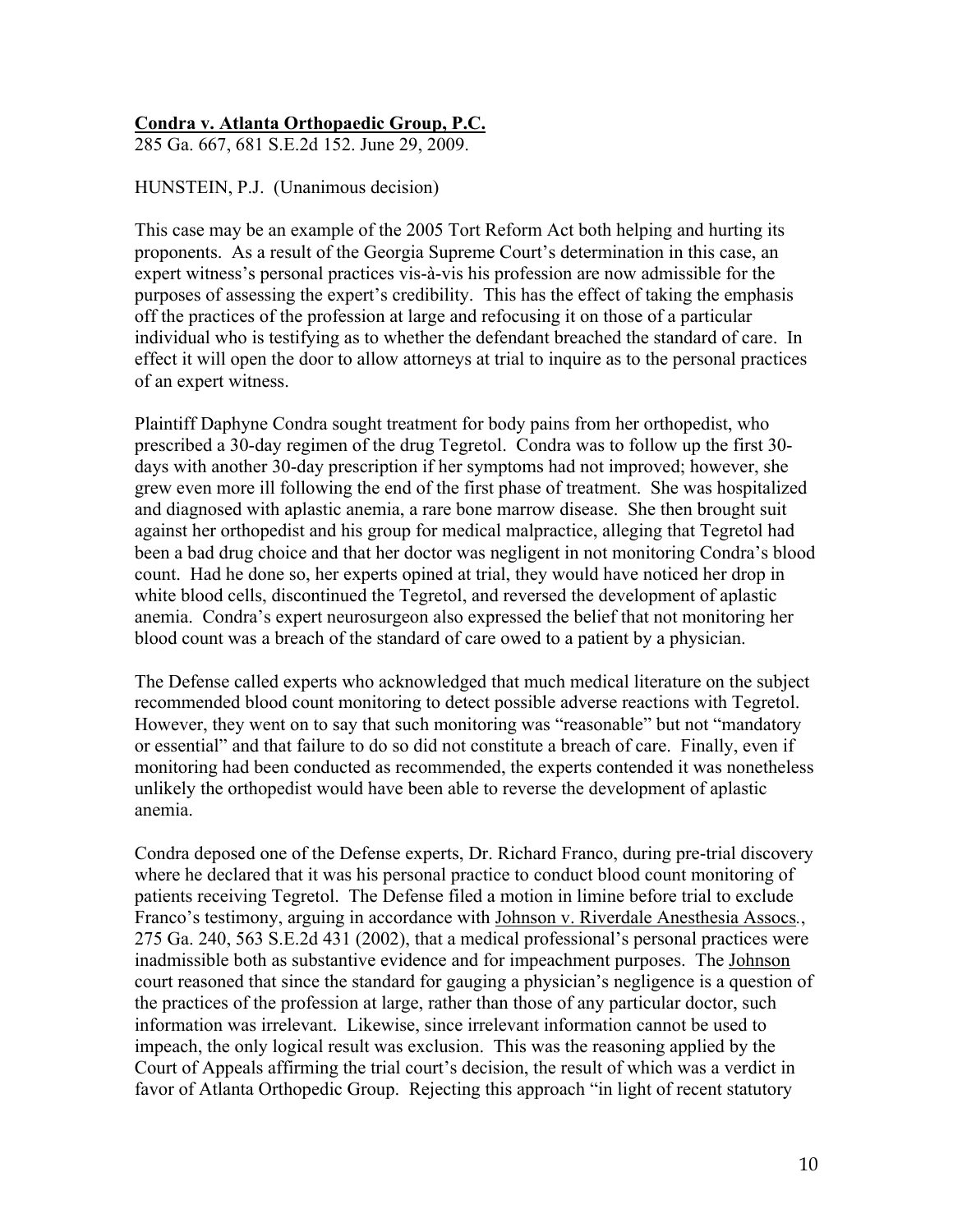developments" – namely, the Tort Reform Act of 2005 – the Court overruled Johnson and held that it would "defy logic" to categorically exclude information relevant to assessing an expert's credibility when such information could be crucial to the jury's determination in the case. The Tort Reform law placed particular emphasis on this, and the Court cited specific provisions in support of this view. See e.g. O.C.G.A. § 24-9-67.1.

The Court went one step further in shoring up the strength of its argument in favor of admitting an expert's personal practices by citing other "foreign" jurisdictional authorities. Consequently, this opinion contained references to similar practices adopted by the appellate courts of Colorado, Illinois, Michigan, Mississippi, North Carolina, and West Virginia among others. The Court also directed readers to Smith v. Finch, an opinion issued the same day which revised the "hindsight" jury instruction.

## **Smith v. Finch**

285 Ga. 709, 681 S.E.2d 147. June 29, 2009.

HUNSTEIN, P.J. (MELTON, J., filed an opinion concurring in part and dissenting in part, in which HINES, J., joined.)

This Georgia Supreme Court decision struck down a portion of a jury instruction that could have enabled doctors to evade liability for their failure to diagnose a rare disease. By advocating for a change in the instruction, the Court sought to allow claims based in the misdiagnosis of such diseases to proceed to adjudication on the merits. This opinion reinforces the notion that a failure to diagnose even rare illnesses can constitute negligence on behalf of the medical provider.

Plaintiffs Clay and Tracie Smith sued various physicians and medical providers for medical malpractice in their failure to diagnose their son, Justin, with Rocky Mountain Spotted Fever (RMSF). The Smiths presented expert testimony at trial contending that the standard of care in a case involving RMSF was to adopt a high index of suspicion, coupled with a low index of treatment. According to the Smiths, this entailed obtaining Justin's detailed medical history and preventively treating him, considering that it was summertime and he was in Georgia where RMSF is endemic. Thus, the Smiths alleged Justin's doctors' failure to take these steps constituted a breach of the standard of care owed to him as a patient.

The Defense for their part maintained that Justin's symptoms were initially consistent with a viral diagnosis as they had suggested. Furthermore, they claimed they did not frequently encounter RMSF in their patients and in any case had been trained to look for petichial rashes in RMSF cases instead of the macular type that Justin exhibited.

In its jury charge, the Court gave the relevant instructions and included the "hindsight jury instruction" over objections from the Defense. The Supreme Court struck down the instruction on the basis that it directed jurors to find that negligence could not exist where doctors failed to foresee and guard "against that which is only remotely and slightly possible." The Court interpreted the third sentence of the instruction as effectively telling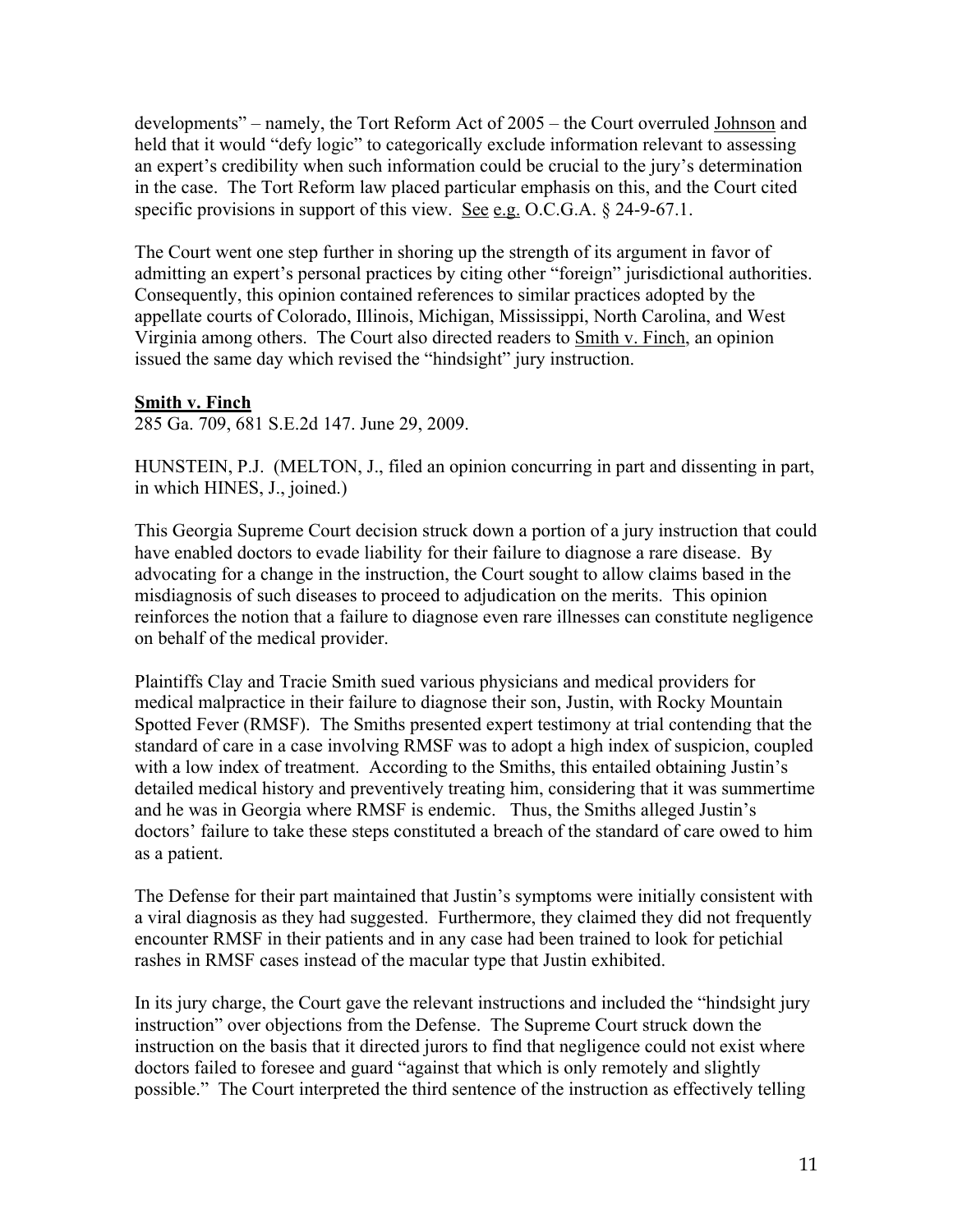the jury that since RMSF is a rare disease, it would not be possible to find that the doctors were negligent in their differential diagnoses. In other words, as RMSF is itself something "only remotely and slightly possible," the last sentence of the instruction gutted the Smiths' expert testimony as to the applicable standard of care. This is a win for patients who are stricken with an uncommon ailment that gets worse due to an improper diagnosis.

#### **Beneke v. Parker et al. and vice versa**

285 Ga. 733, 684 S.E.2d 243. September 28, 2009.

HUNSTEIN, C.J. (Unanimous decision)

Plaintiffs injured in an automobile crash in which the defendant was also cited for a traffic violation now have more time to file their claims against the defendant. Following this decision, the Georgia Supreme Court has held that claims are now tolled for the entire period of time a criminal charge is pending, which can be up to six years.

On April 27, 2005, Patricia Parker was injured in an automobile collision with a car driven by Alan Beneke. Beneke was following too closely and was issued a citation. Parker filed a personal injury action against Beneke on May 11, 2007. The trial court initially granted summary judgment in favor of Beneke on statute of limitations grounds and Parker appealed.

The Georgia Supreme Court addressed the question of whether Beneke must have committed a 'crime' within the meaning of O.C.G.A. § 16-2-1(a), i.e. whether his illegal act had to be a product of either criminal intent or criminal negligence, rather than merely a violation of the Uniform Rules of the Road. Following the plain language of the statute, the Court held that a violation of the Uniform Rules is a crime.

Originally part of HB 172 (the "Crime Victims Restitution Act of 2005"), § 9-3-99 serves to protect accident victims by extending the statute of limitations covering their claims. In so doing, injured plaintiffs are not obliged to pursue their claims until the defendant has been fully criminally prosecuted. This prevents criminal defense attorneys at trial from asking questions that give the impression the victim has a monetary interest in seeing the defendant prosecuted.

#### *Consumer Losses*

**Bragg v. Oxford Const. Co.** 285 Ga. 98, 674 S.E.2d 268. February 9, 2009.

MELTON, J. (HUNSTEIN, P.J., dissented and filed an opinion which SEARS, C.J., and BENHAM, J., joined.)

Contractors continue to receive the benefit of the acceptance doctrine in Georgia, preventing them from being sued after completing a project which is accepted by the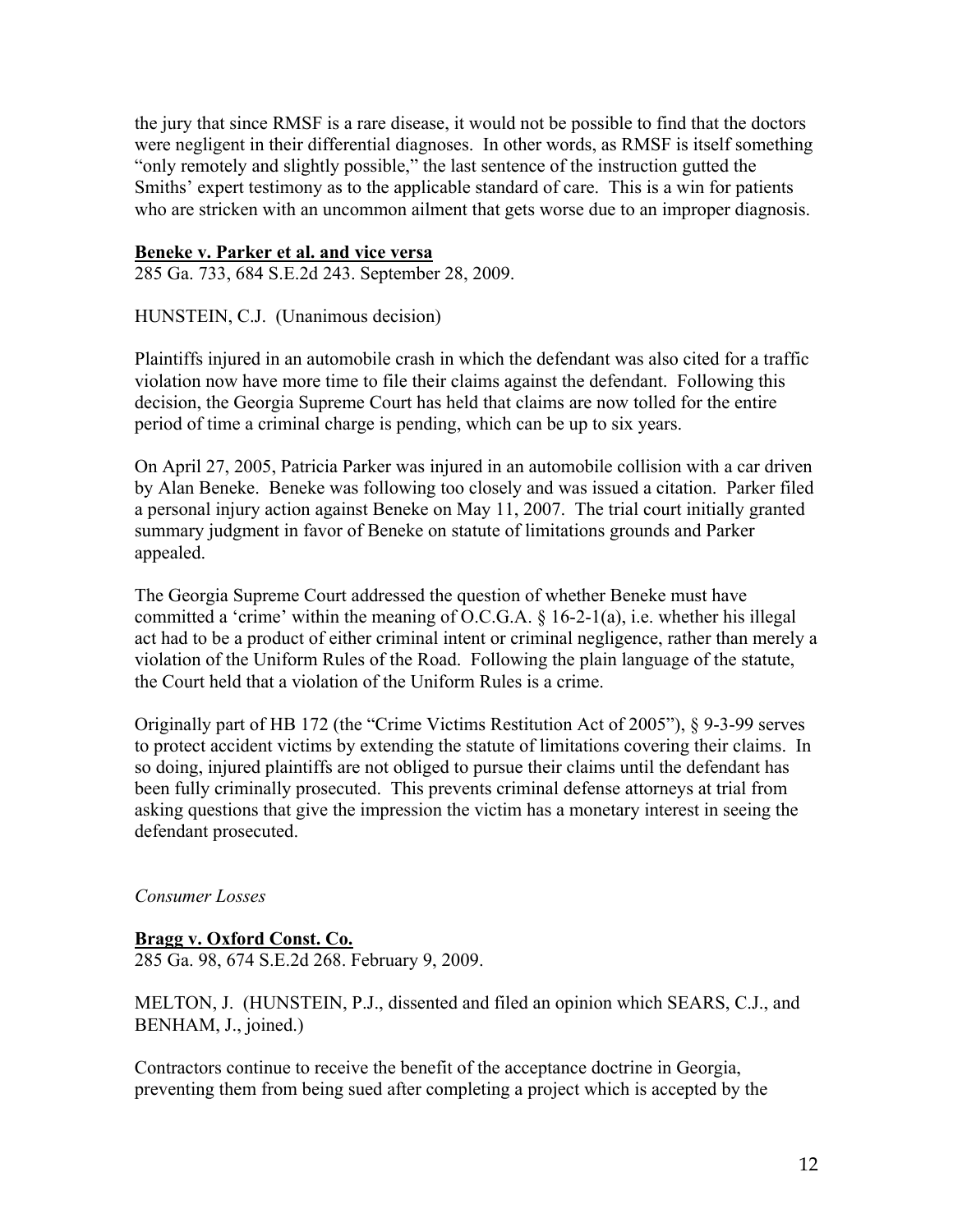owner unless they are grossly negligent in their construction work. This Georgia Supreme Court case exposed philosophical fault lines between the conservative majority who voted to keep the more restrictive doctrine in place and the dissenting justices who would have preferred to replace it with the modern rule which allows plaintiffs more possibilities to recover for their loss and injuries.

Ken and Francesca Bragg were involved in a serious car accident that resulted in the stillbirth of their daughter. They brought suit against Oxford Construction Co., alleging negligent construction of the road where the accident took place. Oxford had been hired by Dougherty County to repave and patch the road, which was owned by the county. The apportionment of liability in the case directly concerns the acceptance doctrine, and the 4-3 majority chose to continue its application in Georgia.

The acceptance doctrine provides that:

"Where a contractor who does not hold itself out as an expert in the design of work such as that involved in the controversy, performs its work without negligence, and the work is approved or accepted by the owner or the one who contracted for the work on the owner's behalf, the contractor is not liable for injuries resulting from the defective design of the work. The exceptions for inherently or intrinsically dangerous work, for nuisances per se, and for work so negligently defective as to be imminently dangerous to third persons, apply in cases where the contractor is guilty of negligence in the performance of its work."

Because there was no evidence that Oxford was negligent in its repair of the road, no liability rested with them for any defective design. Instead, the Georgia Supreme Court suggested that liability, if any, would belong to the entity that "hired Oxford, ordered it to patch the road, and accepted Oxford's completed work." If that entity was Dougherty County, it is likely that the Braggs sued the wrong defendant. Thus, the acceptance doctrine in this case acted as a shield for the contractor.

In distinguishing its approach to the acceptance doctrine from that of the three-justice minority, the majority appealed to sentiments of judicial modesty and rejected the notion that the Bragg case was an "opportunity" to abrogate established law. The majority emphasized that the facts of Bragg should be what justify the continued application of the doctrine and noted the conspicuous absence of legislative intent that the doctrine be overruled.

The minority – led by Presiding Justice Hunstein and joined by Justices Sears and Benham – for its part contended that the acceptance doctrine is an antiquated rule ("a fishbone in the throat of the law") that not only evolved long before modern negligence doctrines, but also has been displaced in a majority of states in favor of the modern rule. That rule, more favorable to tort plaintiffs, states that "a building or construction contractor is liable for injury or damage to a third person *even after* completion of the work and its acceptance by the owner where it was reasonably foreseeable that a third person would be injured by such work" (emphasis added).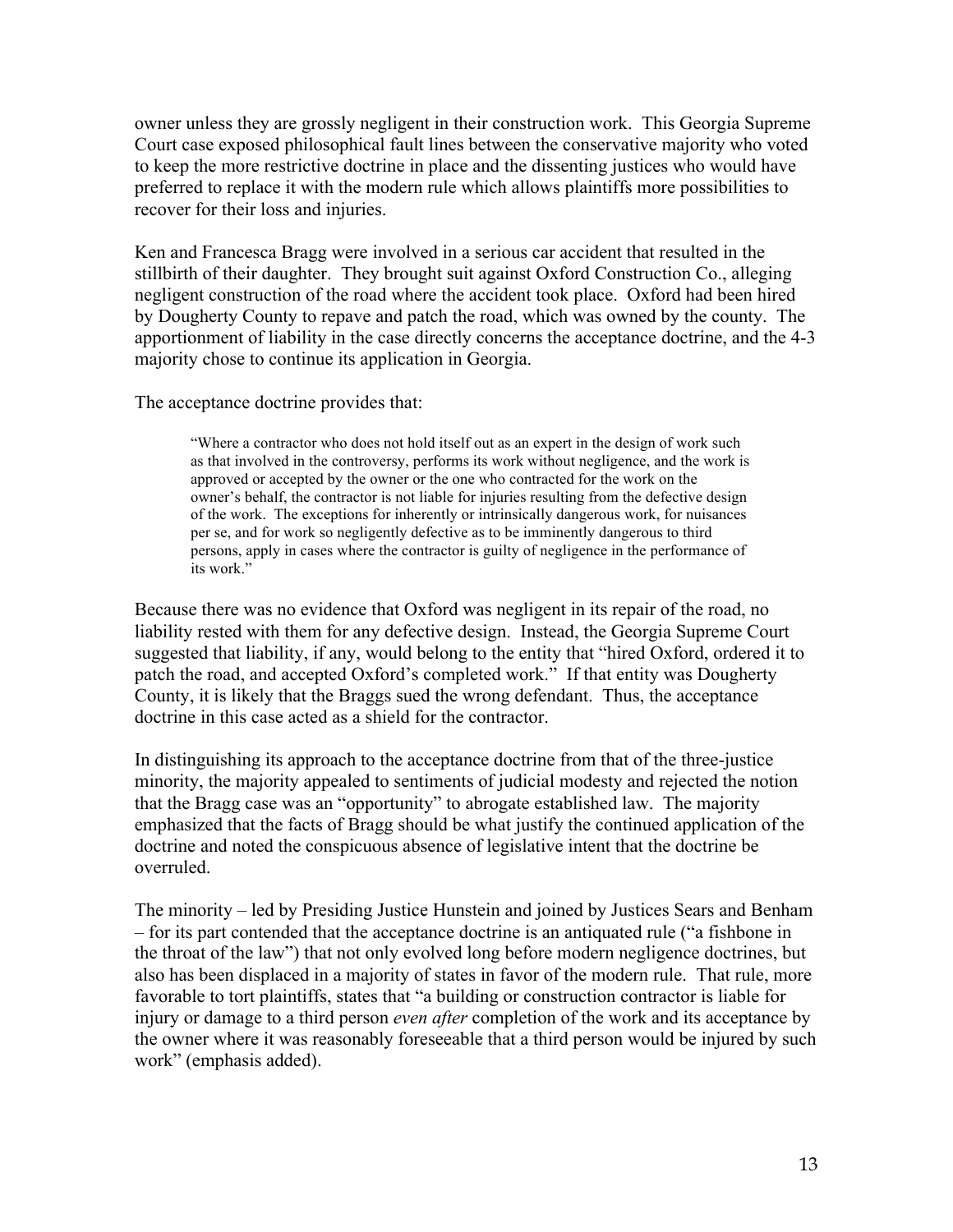#### **Blotner v. Doreika**

285 Ga. 481, 678 S.E.2d 80. June 8, 2009.

HUNSTEIN, P.J. (Unanimous decision; CARLEY, J., filed a special concurrence, which SEARS, C.J., joined.)

Chiropractors (or any other health practitioner not listed specifically in the law) cannot be sued for their failure to disclose all the possible risks of their procedures to their patients. This Georgia Supreme Court decision will make future negligence suits based on a lack of informed consent likely to fail and leave those injured with fewer remedies if their medical professional is not covered under the law.

Paul Doreika sought out professional chiropractic services from Gregg Blotner for neck pains. Doreika later brought this suit alleging that Blotner's negligence in failing to warn him of the risks associated with such procedures either caused a herniated disk in Doreika's neck or aggravated a preexisting condition. After a jury trial returned a verdict in favor of Blotner, Doreika appealed and maintained that the trial court's refusal to instruct the jury as to the law on informed consent constituted error. The Court of Appeals reversed, and the case went to the Georgia Supreme Court.

Georgia statutory law does not impose a duty upon all health practitioners to disclose all material risks of a proposed procedure; instead, it circumscribes the class of people required to make disclosure. According to the Court, the appeals court's expansion of the common law duty to inform was in this sense misplaced: "Because Georgia does not recognize a common law duty to inform patients of the material risks of a proposed treatment or procedure; because chiropractic treatment is not included among the matters for which informed consent is required by O.C.G.A. § 31-9-6.1; and because the Legislature has not otherwise required informed chiropractic treatment, we reverse the holding of the Court of Appeals."

#### **McCord et al. v. Lee et al.**

286 Ga. 179, 684 S.E.2d 658. October 19, 2009.

MELTON, J. (HUNSTEIN, C.J., filed a dissenting opinion in which BENHAM, J., joined.)

This case represents an adverse result for patients' rights by narrowing the "new injury" exception under which one can recover for injuries suffered in a physician's care.

Floyd Lee was diagnosed with prostate cancer and sought treatment from Dr. Dale McCord at Atlanta Oncology Associates (AOA). A physicist employed by AOA was involved in the development of Lee's cancer treatment, which provided for the implantation of radioactive seeds into his prostate. The treatment was executed on December 28, 2001, but on March 14, 2002, the physicist noticed that the seeds were not properly positioned. In support of Lee's medical malpractice action, his expert testified that McCord breached the applicable standard of care.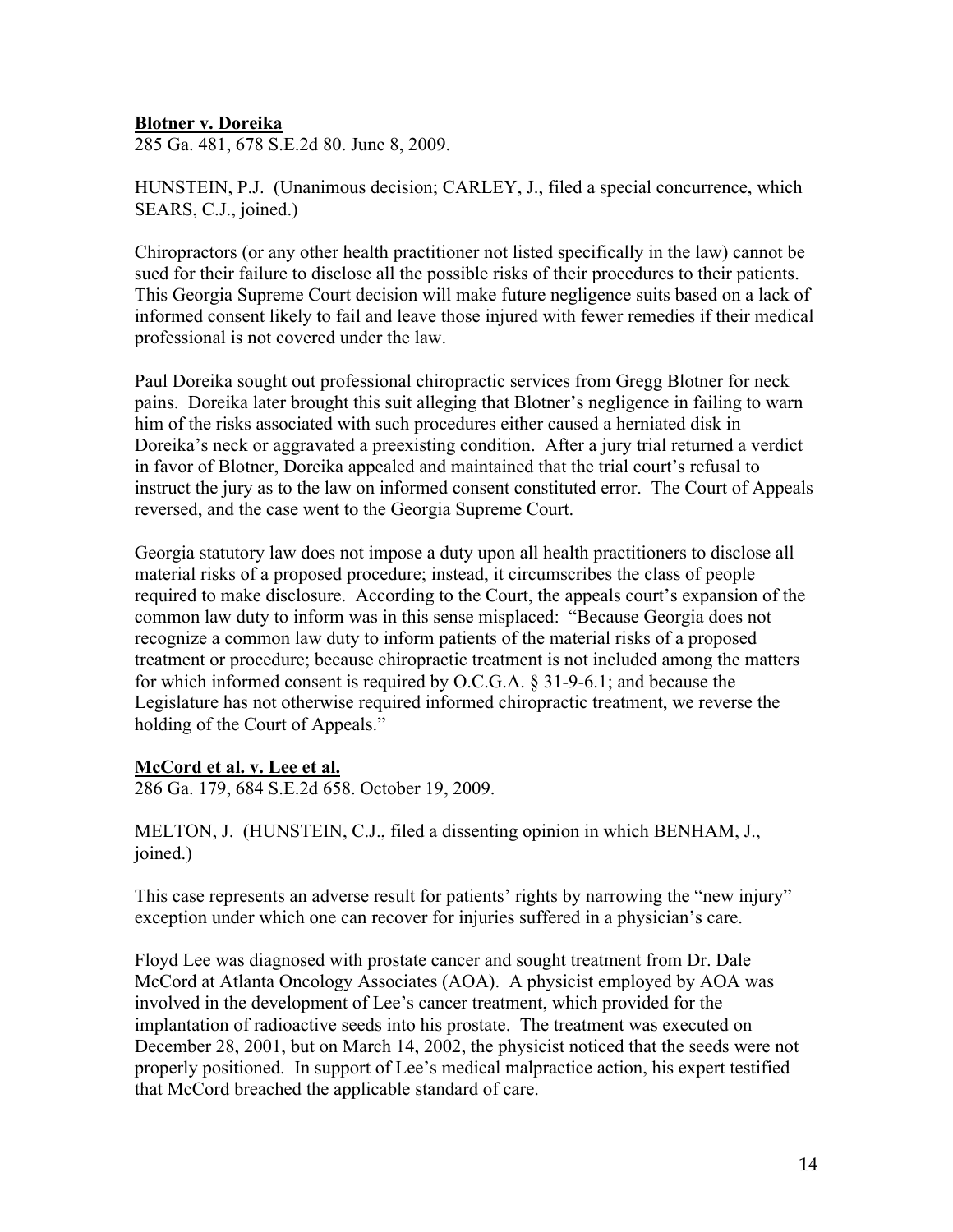The Georgia Court of Appeals held that the "new injury" exception to the rule for determining the beginning of the limitations period in negligent misdiagnosis cases was applicable even in cases not involving misdiagnoses, and therefore the two-year statute of limitations did not toll. The Georgia Supreme Court reversed, interpreting the provision narrowly and finding that it constituted an exception to the two-year statute of limitations only when a preexisting condition "as a proximate result of being misdiagnosed is left untreated, and subsequently develops into a much more serious and debilitating condition."

This is in contrast to the more broad approach adopted by the Court of Appeals. The effect of restricting the application of the new injury exception to only misdiagnosis cases will be to limit recovery for those who experience acts of medical negligence not resulting in immediate manifestations of injury. If, as in Mr. Lee's case, the statute of limitations runs before the manifestation of the injury is apparent, such plaintiffs would be subject to a motion for summary judgment and could not recover for their injuries.

#### **State Farm Mut. Auto. Ins. Co. v. Staton et al.**

286 Ga. 23, 685 S.E.2d 263. October 19, 2009.

THOMPSON, J. (CARLEY, P.J., filed a dissenting opinion in which HUNSTEIN, C.J., joined.)

In order to avail oneself of all the available uninsured motorist coverage that a person or corporation might possess, the person seeking to stack the coverage must be the "named insured" on the policy. Any other construction will not suffice in Georgia to permit such coverage to be cumulative.

Plaintiff Cecil Staton was severely injured in an automobile collision. The vehicle he was driving was owned by his employer, Smith & Helwys, and insured by State Farm. Staton's insurance policy stated that the "named insured" was the "first person named" on the declarations page. Smith & Helwys was the only entity named on that page. Staton sought recovery for \$300,000 worth of uninsured motorist (UM) coverage because Smith & Helwys had \$100,000 UM coverage on each of two other vehicles not involved in the collision. State Farm moved for summary judgment, arguing that Staton should only be allowed to recover UM benefits for the car in which he was riding at the time.

Staton, the Court held, was not entitled to stack the uninsured motorist coverage from his employer's insurance policies for two other automobiles not involved in the accident in which he was injured. Interpreting the plain language of the policy, contra the Court of Appeals, the Court noted that Staton had to be the first person named in the policy in order to stack his uninsured motorist coverage pursuant to O.C.G.A. § 33-7-11.

The Georgia Supreme Court decided this case on the basis of strict statutory interpretation. Nonetheless, Justices Hunstein and Carley's dissent noted that, "The result today deprives Staton of his right to stack the limits of all of the available uninsured motorist coverage provided by the policies as properly construed by the Georgia Court of Appeals."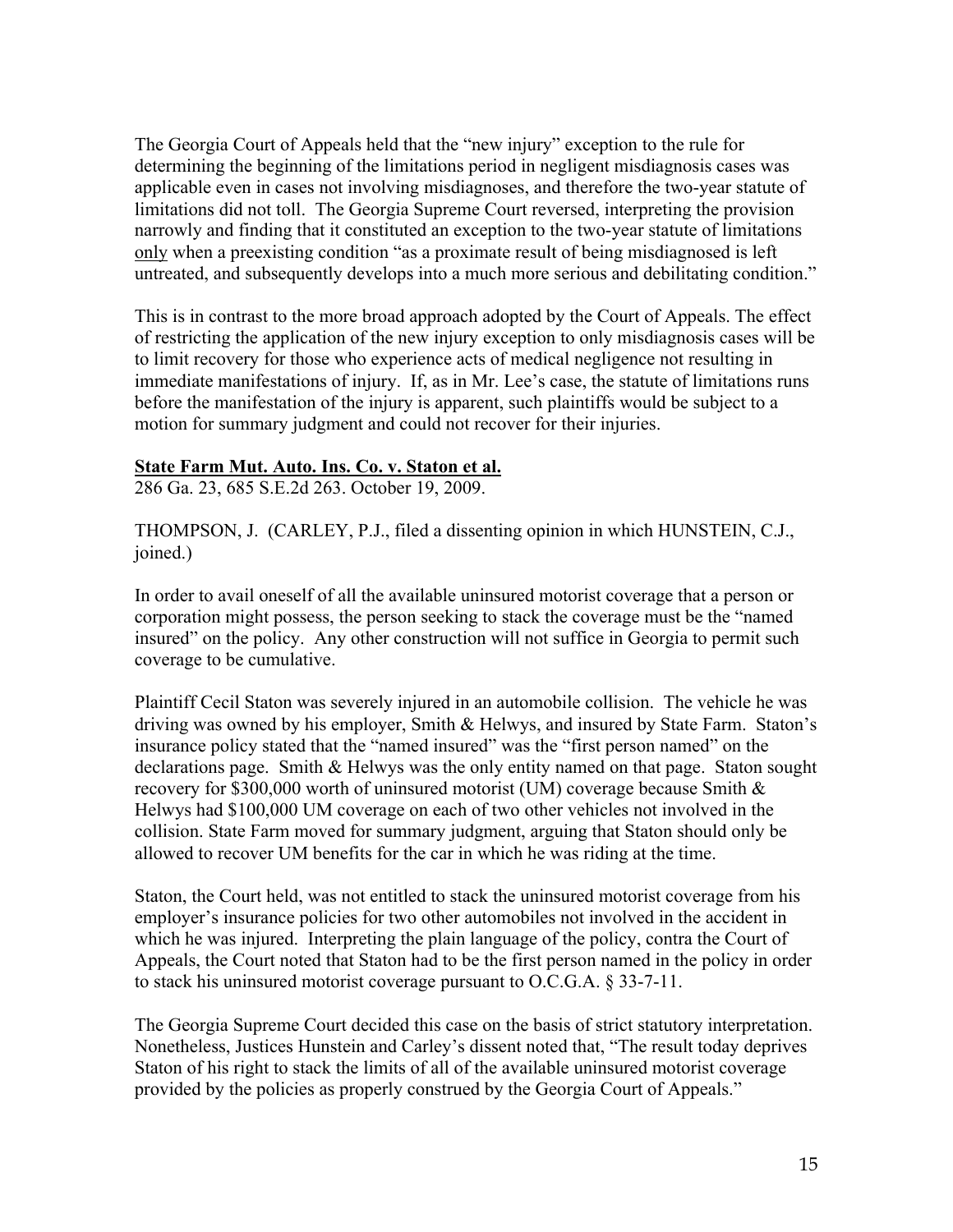# **GEORGIA COURT OF APPEALS**

*Consumer Wins*

#### **Parham v. Peterson, Goldman & Villani**

296 Ga. App. 527, 675 S.E.2d 275. March 10, 2009.

ADAMS, J. (Unanimous decision)

The Georgia Court of Appeals sent a message to debt collectors seeking to repossess collateral from defaulting consumers by requiring them to follow to the notice and disclosure requirements under the law. The company repossessing the property must provide the consumer with a timely notice of intent to file a claim against her as well as notice of the consumer's rights in connection with the repossession. These notices are especially important in today's economic times where repossession is more common and consumers need to be aware of their rights in order to safeguard their property and their way of life. Failure by creditors and debt collectors to follow these procedures and provide these notices gives the consumer the power to throw the claim out of court.

Carl Parham appealed the trial court's grant of summary judgment to Peterson, Goldman & Villani (PGV) in their suit seeking to recover on a promissory note signed by Parham. Parham originally executed the note on about August 16, 2002 in favor of The CIT Group/Equipment Financing, Inc. (CIT) in connection with his purchase of equipment. In April 2003, Parham had become delinquent on the note and CIT responded by sending him a "Notice of Default–Demand for Payment and Intention to Accelerate." Another letter followed on June 10, 2003 demanding payment and requesting Parham sign a voluntary release form, ostensibly to help reduce "legal and repossession expenses" that would otherwise be charged to Parham's CIT account. Parham signed and returned the release to CIT, acknowledging he was in default. CIT then sent him two more letters around August 27, 2003 notifying Parham of CIT's intention to sell the equipment privately and to pursue a deficiency judgment against him for the amount left on the note.

CIT assigned its interest in Parham's note to PGV on August 31, 2006 and PGV initiated this action to recover the deficiency amount from Parham on March 29, 2007. In response, Parham claimed that as CIT's assignee PGV's motion should have been denied because of CIT's failure to provide notice within ten days of the equipment's repossession that it intended to pursue a deficiency judgment against him.

Under O.C.G.A. § 10-1-10, the Retail Installment and Home Solicitation Sales Act, a creditor cannot pursue a claim for a deficiency judgment following the sale of collateral unless the creditor provides the debtor timely notice, in the prescribed manner, of the creditor's intention to pursue such a claim, and informs the debtor of his rights in connection with the sale of the repossessed property. Notice of this sort is especially important in today's economic times where repossession is common.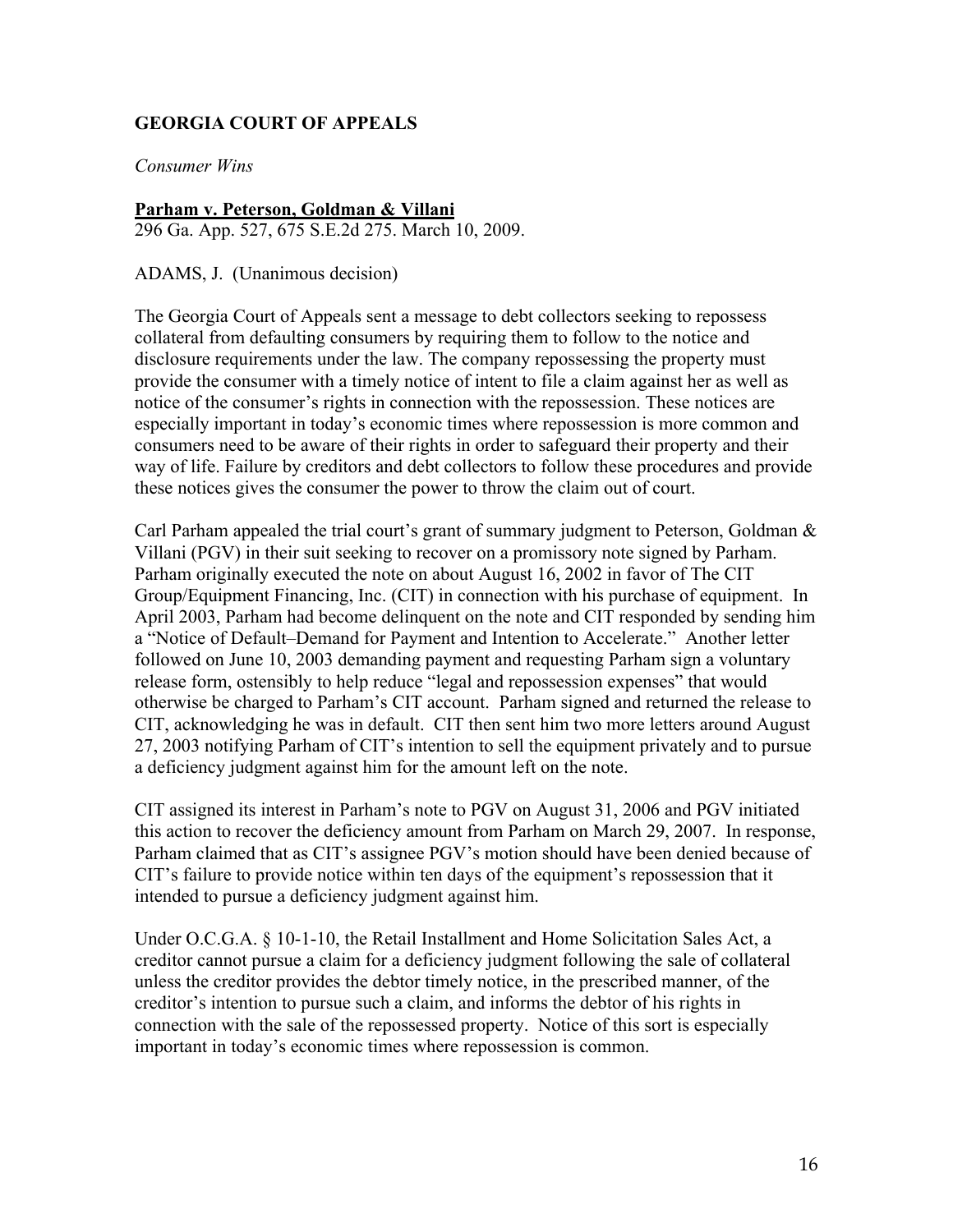Reversing the trial court's grant of summary judgment to PVI, the Court of Appeals found that the August notices that CIT sent to Parham did not meet the requirements of §10-1-10 because they 1) failed to fall within 10 days of the repossession; 2) lacked any indication they were delivered by certified or registered mail or statutory overnight delivery; and 3) failed to inform the customer of his rights of redemption, as well as his right to demand a public sale of the repossessed goods.

It is reasonable to assume that many debt collectors and creditors use the sort of waivers at issue in this case, and it is significant that the Supreme Court did not come down harder on Parham. Instead of finding the waiver ambiguous, the Court could have found in favor of PVI under the theory that § 10-1-10 has not yet been amended to reflect revised Art. 9 provisions of the Uniform Commercial Code when § 10-1-10 incorporates that article. The Court's interpretation of §10-1-10 is sensible in that it continues this incorporation without insisting that the legislature amend the law.

#### **Nyankojo v. North Star Capital Acquisitions**

298 Ga. App. 6, 679 S.E.2d 57. May 15, 2009.

PHIPPS, J. (Unanimous decision)

The Georgia Court of Appeals requires debt collectors to do a more thorough job in proving a consumer is liable for a particular debt. Affidavits alone, without supporting documentation, are insufficient to show a consumer's liability or the debt collector's ownership of a debt. The Court reinforced the existing rule that when a witness testifies as to the content of business records and no basis for the testimony exists in the records themselves, the testimony is inadmissible hearsay if the witness lacks personal knowledge of the facts in question.

North Star brought suit to collect the amount of \$1,132.62 on an account between Elias Nyankojo, the purchaser of furniture, and Leather World, the seller. In his answer, Nyankojo alleged that North Star was not the proper assignee of Nyankojo's debt. Nyankojo filed a motion for partial summary judgment and North Star filed a cross-motion for the same, alleging that it had offered sufficient proof of its status as Wells Fargo's assignee, the original party to the agreement with Nyankojo. The trial court denied Nyankojo's motion and granted partial summary judgment in favor of North Star. The Georgia Court of Appeals reversed both determinations.

North Star's agent and chief executive officer, David Paris, produced two affidavits in support of its motion for partial summary judgment. In the first, Paris testified that North Star is in the business of buying delinquent accounts receivable, that it had done so from Wells Fargo, and that Nyankojo's debt was among those purchased. In the second, Paris likewise testified that in the regular course of business North Star purchased and was assigned all rights to Nyankojo's debt.

Despite this evidence, the Court found that Paris's affidavits were sufficient only to show that North Star had indeed purchased a portfolio of accounts from Wells Fargo including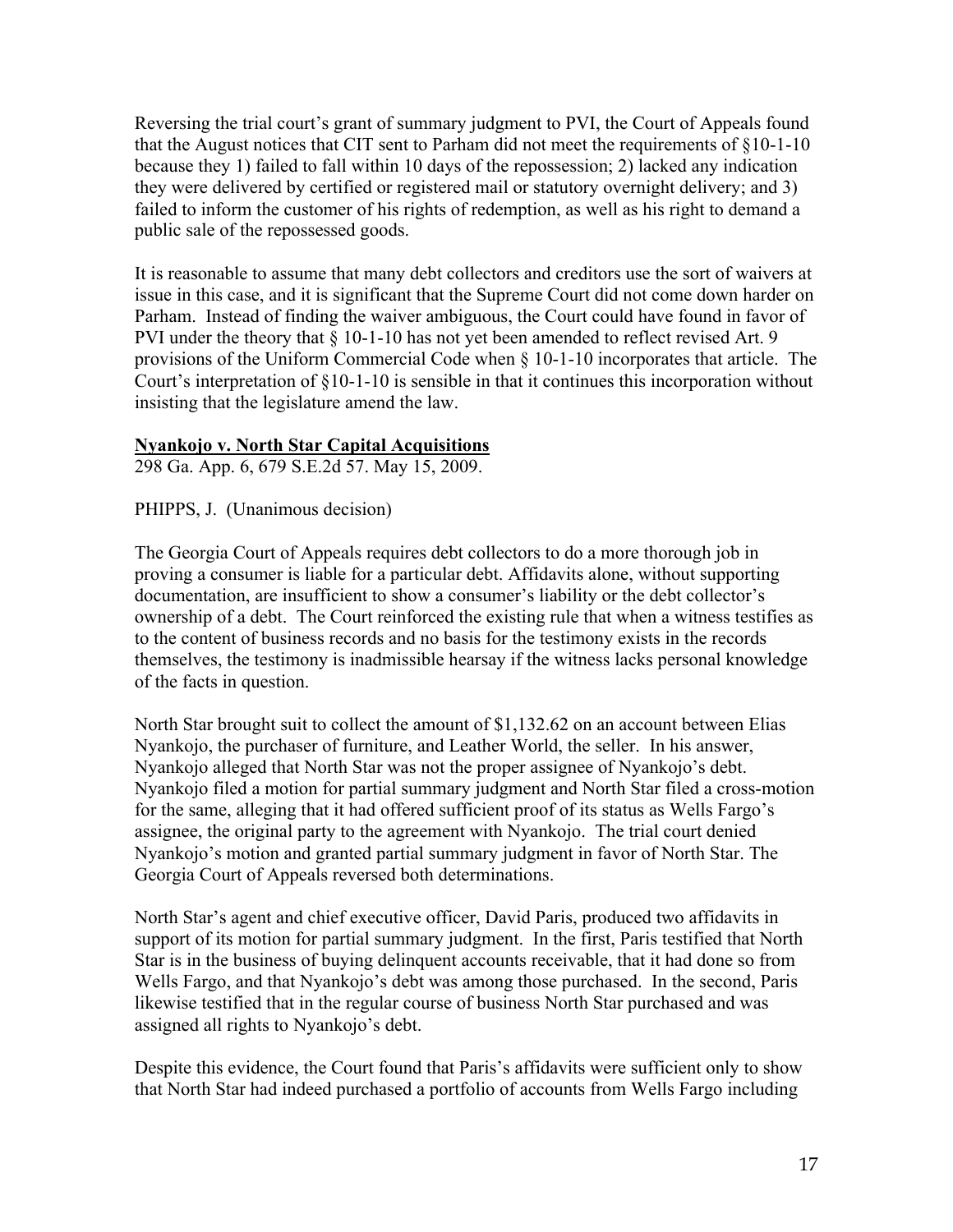Nyankojo's upon which there remained a balance of \$1,132.62. However, the documentation did not show that the account was number 48400529, corresponding to Nyankojo's specific agreement with Leather World. Furthermore, it appeared from his testimony that Paris lacked personal knowledge of this fact.

The Court of Appeals thus required more evidence to establish the essential elements of North Star's case. This result foreshadowed the finding in October's *Wirth* case, which is also discussed in this report, by showing that there can be no gap in the chain of assignment between the original creditor and the plaintiff.

#### **Horner v. Robinson**

299 Ga. App. 327, 682 S.E.2d 578. June 12, 2009.

BERNES, J. (Unanimous decision)

The Georgia Court of Appeals enforced a law meant to protect consumers by continuing to require strict adherence to notice provisions in order to create a valid lien on the personal property of another. These provisions are spelled out in statute, and failure to comply could subject the taking party to liability. Such protections are necessary in order to protect the true owner's interest in his property.

Plaintiff Grady Lanier Robinson filed a conversion action against Kenneth John Horner, Jr. for the return of Robinson's racecar. The facts show that Robinson purchased the car in 2003, but that it was stolen in June 2006 from a trailer behind Robinson's residence. Due to human error, the vehicle identification number was improperly entered into the police database for recording stolen vehicles and therefore the car was never registered as stolen. After thieves stripped the vehicle, it was left on a road in DeKalb County. Horner's towing company, Top Cat Towing & Recovery, Inc., towed and stored the car pursuant to a police request.

Horner then sought the names and addresses of any lien holders on the car, but because of the error in the VIN, the car's record did not contain the fact that it had been stolen. The only owner who appeared was the one previous to Robinson who did not respond to inquiries. In August 2006, Horner initiated foreclosure proceedings and obtained a lien in his favor from a DeKalb County magistrate authorizing the sale of the vehicle. Horner then bought the vehicle himself. Once Robinson learned of Horner's acquisition on the racecar circuit, he initiated this action.

The Georgia Court of Appeals found that Top Cat's notice, issued through Horner, was insufficient because it did not comply with O.C.G.A. § 40-11-1, the Abandoned Motor Vehicle Act. Specifically, the notice did not include an itemized list of the charges underlying the lien and it neglected to notify the recipient that his failure to petition the court for a judicial hearing would waive his right to a hearing prior to the public sale. Because Horner did not strictly comply with the notice provision and because Robinson had no actual notice of the sale, the Court held that Top Cat could not create a valid lien upon which it could defend against Robinson's conversion suit.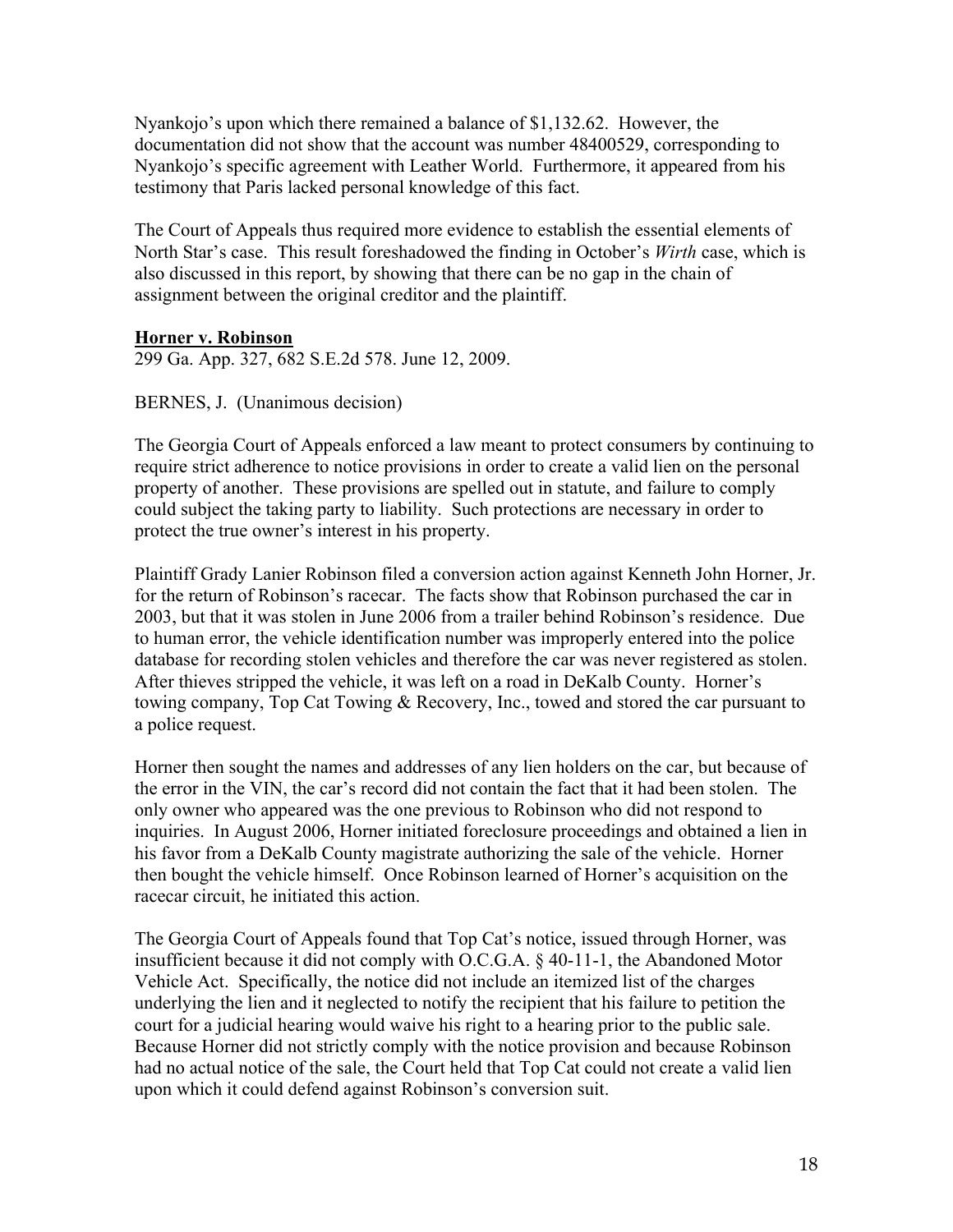The notice provisions of Georgia's Abandoned Motor Vehicle Act operate to protect consumers in much the same way as they protected Robinson. Consumers are entitled to notice before their property is sold in order that they might contest that sale legitimately.

### **TBF Financial, LLC v. Houston**

298 Ga. App. 657, 680 S.E.2d 662. July 1, 2009.

ADAMS, J. (Unanimous decision)

Debt collectors and other creditors increasingly use garnishment as their primary method of collecting a judgment debt in Georgia. This decision by the Georgia Court of Appeals represents a concrete step towards safeguarding the due process rights of the consumer in such collection actions by requiring the debt collector to follow the law which requires timely notice of the garnishment be sent to the consumer.

In initiating a garnishment action against the defendant Derek Houston, TBF Financial, LLC was required by O.C.G.A.  $\S$  18-4-64(a)(2) to send Houston notice of the garnishment by registered or certified mail within three days of service on the garnishee bank. TBF admits to not having done so, as Houston received notice more than six months after service on the bank took place. Even so, TBF presented an affidavit purporting to show that Houston had received the summons but failed to respond to it. Houston, acting *pro se*, did in fact fail to respond to the summons. However, the trial court dismissed the garnishment *sua sponte* for lack of timely service over TBF's assertions that Houston waived all defenses by failing to respond.

Affirming the decision of the trial court, the Georgia Court of Appeals remained steadfast in its insistence that notice is an essential element of due process. The Court went on to note specific ways in which TBF could have complied with the statutory notice provisions but did not.

Most notably, the Court stated that plaintiffs in garnishment actions must make a *prima facie* showing of compliance with the requirements of notice before a defendant is permitted to raise a defense that service or notice was improper. Moreover, due to the particular nature of garnishment actions, in the absence of proper notice the trial court is indeed *unable* to grant relief for want of jurisdiction.

## **Wirth v. Cach, LLC**

300 Ga. App. 488, 685 S.E.2d 433. October 15, 2009.

MILLER, C.J. (Unanimous decision)

Debts are often bought and sold several times before anyone attempts to collect them by filing a lawsuit. This decision by the Georgia Appellate Court will help prevent a consumer from being sued by a party who does not legally own the right to sue on the debt, but who nevertheless files suit to collect on it. A debt collector must prove each link in the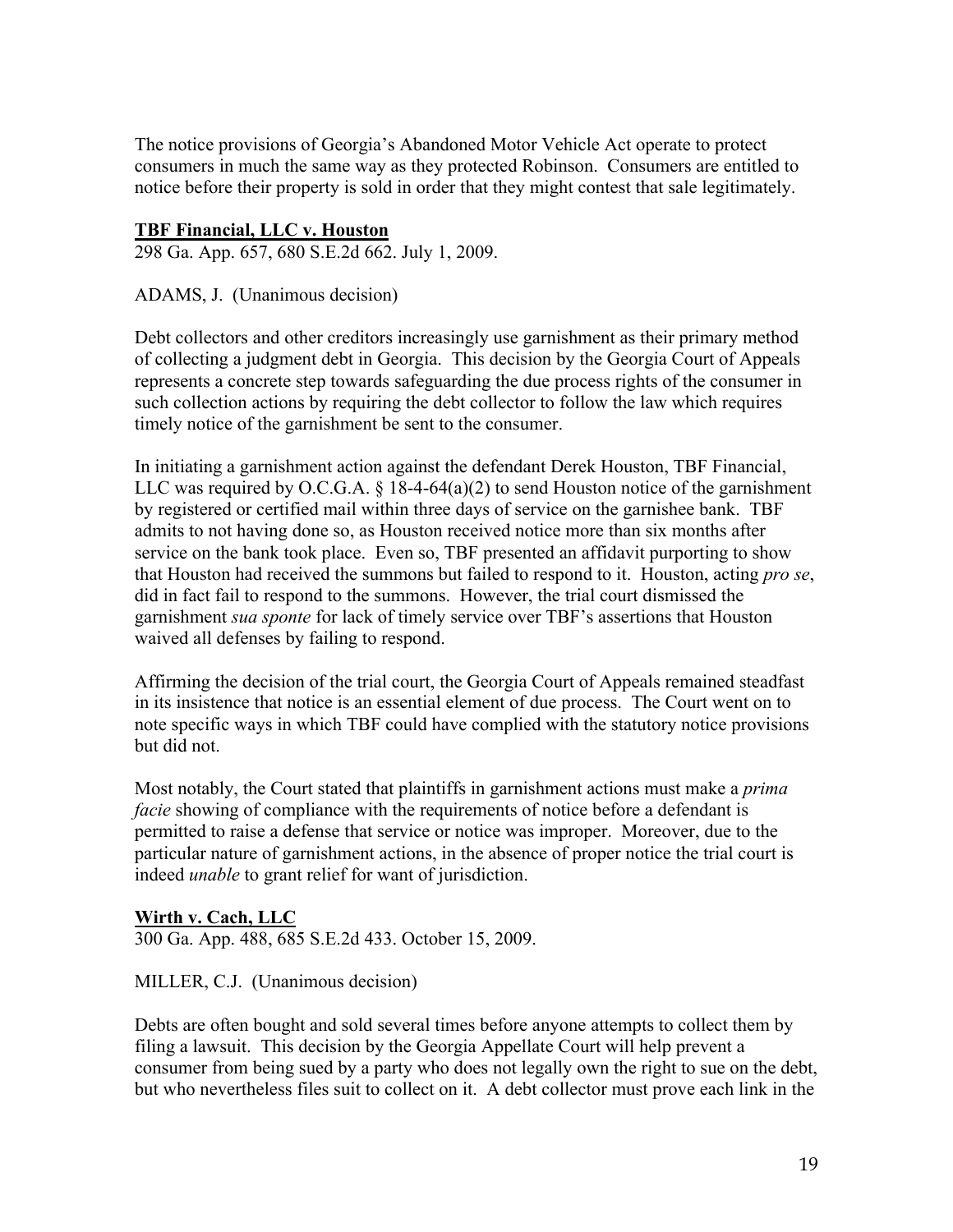chain of assignment between itself and the original creditor when a consumer challenges its ownership of the debt.

Cach, the alleged assignee of Providian, brought suit against Wirth to collect the principal amount of \$2,310.72. Attached to its complaint, Cach included a copy of Providian's standard credit card account agreement. Wirth responded that Cach was not a real party in interest to the suit and filed a counterclaim under the Fair Debt Collection Practices Act. In turn, Cach filed a motion for summary judgment to which it attached a statement by its authorized agent declaring that Providian had assigned its interest in Wirth's debt to Cach. The trial court granted summary judgment in favor of Cach in the amount specified plus interest, attorney fees, and court costs. Wirth appealed, claiming that Cach's interest was not supported by the necessary written documentation. The Court of Appeals agreed and reversed the trial court's decision in favor of Cach.

Specifically, the Court of Appeals noted that Cach's affidavit failed to refer to or attach any written agreements proving the chain of assignment from Wirth to Cach. Interestingly, the original affidavit filed by Cach shows that Wirth's account existed initially not with Providian, but with Washington Mutual, for which there is no documentary evidence in the record at all.

Thus, the Court of Appeals held that the chain of assignment must be proved by competent evidence. An affidavit that fails to attach actual written agreements to this effect is insufficient. By requiring this sort of proof, it is less likely that debtors will incur suits from parties who do not in fact own the debt.

## **Bonner v. Peterson, et al.**

301 Ga. App. 443, 687 S.E.2d 676. December 8, 2009.

## BLACKBURN, P.J. (Unanimous decision)

In this case the Court of Appeals held that individuals who are harmed through the acts or omissions of a resident physician can go to court for redress of their injuries because residents are not students and therefore not immune from liability under Georgia law.

On January 5, 2006, Moswen Bonner went to the dermatology clinic at the Medical College of Georgia (MCG) for treatment of a bump on his chin. He was seen by Dr. Daniel Sheehan, the attending physician, and Dr. Letty Peterson, a resident. Bonner elected for a shave biopsy of the area, which entailed shaving the area and removing the bump for laboratory analysis. Dr. Sheehan informed Bonner that Dr. Peterson would perform the procedure and then proceeded to leave the room. Dr. Peterson removed the affected area and then applied a substance she believed to be aluminum chloride to it. In reality, the substance was potassium hydrochloride and caused a more severe lesion to develop on Bonner's chin.

On January 3, 2008, Bonner brought suit against both physicians alleging claims against Dr. Peterson for professional negligence, battery, intentional infliction of emotional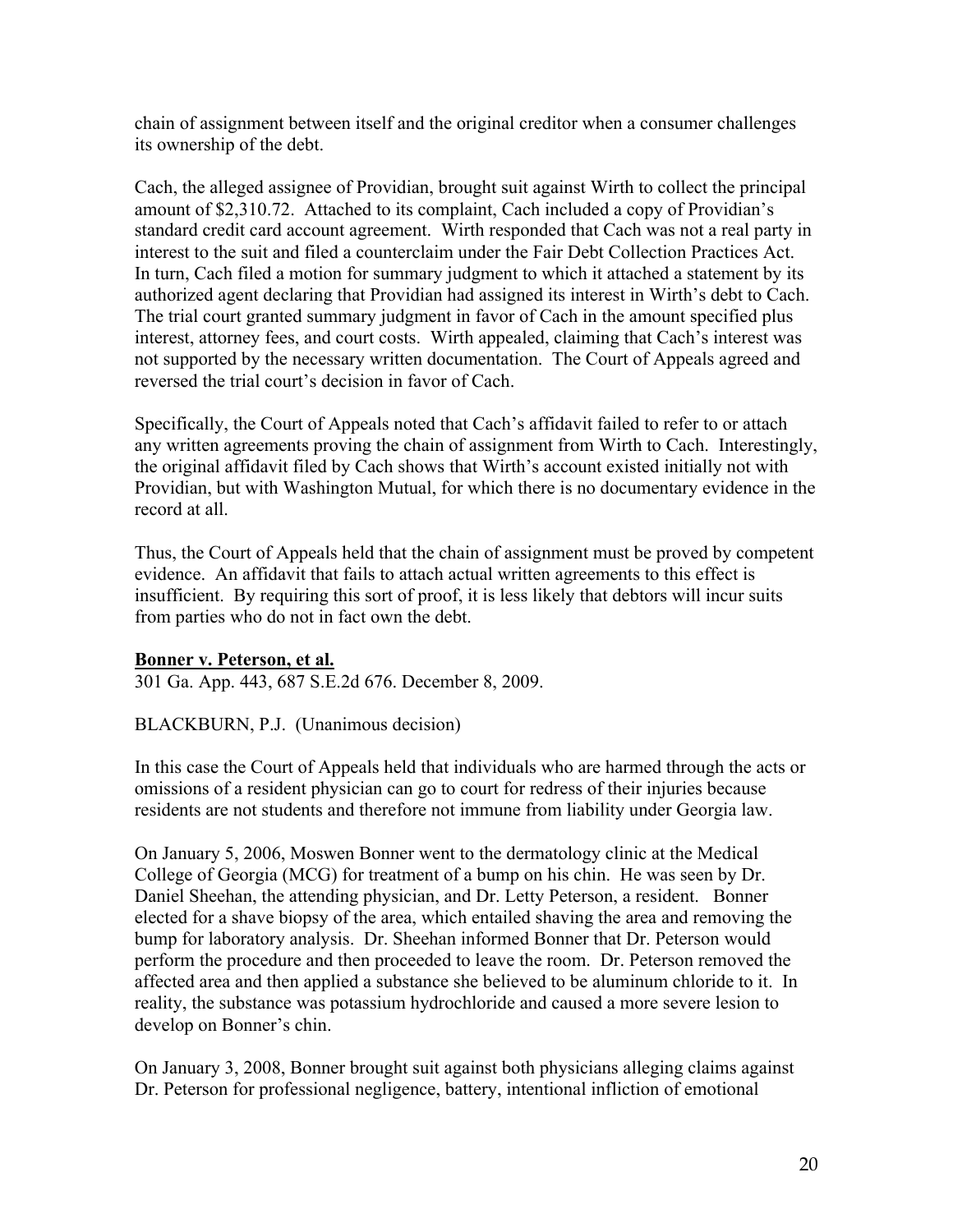distress, and against Dr. Sheehan for respondeat superior. The trial court dismissed the claims against Dr. Peterson on the grounds that the Georgia Tort Claims Act exempted her from liability as a public employee and that O.C.G.A. § 51-1-38 gave her immunity as a resident physician akin to a medical student. The Court of Appeals agreed on the first point, but not on the latter.

Following the holding in this case, a resident physician who has already received her medical degree and is provisionally authorized to practice medicine is not considered a student for the purposes of § 51-1-38. Therefore, Peterson was ineligible for tort immunity typically conferred to medical students, even though residents are similar to students in that they are still undergoing training. Presumably, residents working at private hospitals can also be subject to liability. The Court's focus on the language of O.C.G.A. § 43-34- 33(a), expressly limiting immunity to students working towards a medical degree was crucial to the outcome.

#### *Consumer Losses*

#### **Cowart v. Widener**

296 Ga. App. 712, 675 S.E.2d 591. *Judgment aff'd*, 2010 WL 2718046. July 12, 2010.

ANDREWS, P.J. (Unanimous decision).

According to the Georgia Supreme Court, negligence cases involving "specialized medical questions" now require expert testimony in order to establish causation. A "specialized medical question" is essentially a situation in which it is not clear to the average person whether the defendant's negligence actually caused the harm in question. The effect of this decision could mean fewer recoveries in negligence for plaintiffs already suffering chronic illnesses.

The heirs of Roby Cowart, Sr. brought an action for wrongful death against Cowart's brother-in-law Nathan Widener and Widener's employer after Cowart died of natural causes while an unauthorized passenger in Widener's rig. On November 30, 2003, Cowart and Widener departed from Thomson, Georgia en route to Columbus, Ohio. Cowart had fallen on hard times and had begun to avail himself of the Wideners' benevolence for food, clothes, and companionship. As the two men traveled north on Interstate 75 near the Tennessee-Kentucky border, Cowart reported that his throat was "closing in on him." He suffered from severe erosive esophagitis, a condition brought on by damage to the esophagus from gastric acid, and had begun to bleed internally. Widener pulled over and called his wife, Cowart's sister, who instructed him to give Cowart water and check his breathing. Cowart was unresponsive. Upon reaching Lexington, Kentucky, Widener noticed a foul odor characteristic of diarrhea accompanying substantial internal bleeding. He attempted to revive Cowart again without success.

Around midnight on December 2, Widener's truck rolled backwards into another truck at a rest stop in Delaware, Ohio. A state trooper responded to the scene and noticed Widener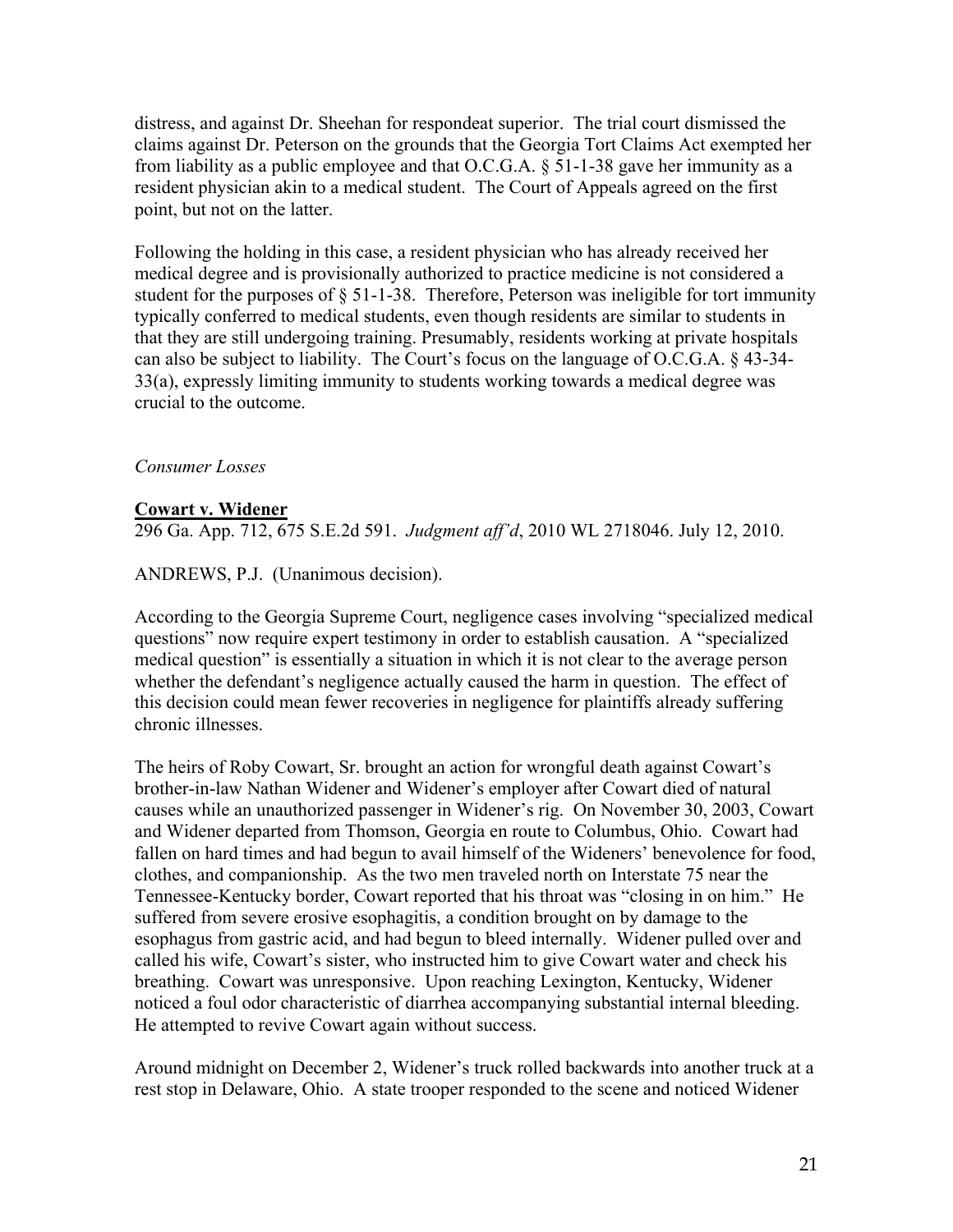was acting nervously and looking repeatedly at the closed curtain in his cab. He asked Widener if he could take a look to "make sure he didn't have any dead bodies" in the truck. The trooper discovered Cowart who by this time had become cold to the touch. The cause of death was exsanguination, or internal bleeding.

Although the general rule for proving simple negligence is that one need not produce expert evidence as to causation, there are exceptions. The most relevant one applies where "medical questions" relating to causation are involved. The Georgia Supreme Court acknowledged that most medical questions are perfectly capable of being resolved by ordinary people with common knowledge and experience. However, in so-called "specialized medical questions" where it is not possible for a layperson to determine whether the defendant's negligence proximately caused the plaintiff's harm, expert testimony is necessary to prove causation. That particular circumstance applied in this case.

The majority points out that neither Cowart's heirs nor the dissent can point to the specific moment when Widener knew or should have known Cowart needed immediate medical attention. This is especially relevant given that Cowart frequently coughed up blood and there did not appear to be anything in particular to set this instance apart from previous ones. Furthermore, internal bleeding is separate and distinct from external manifestations of physical harm, which would unquestionably place the injury within the common knowledge and experience of the ordinary person.

As a result of this decision, expert testimony is required to avoid summary judgment when the issue involves a "specialized medical question" of the type addressed here. The Court's opinion resulted in a finding that there was no liability for Widener because no expert testimony was put forth to prove that he knew or should have known that Cowart needed medical attention.

## **Tookes v. Murray**

297 Ga. App. 765, 678 S.E.2d 209. May 12, 2009.

JOHNSON, P.J. (Unanimous decision)

Plaintiffs who seek the award of unlimited punitive damages must introduce evidence showing that the defendant acted with specific intent to cause the harm in question. Punitive damages may still be awarded even in the absence of evidence of this sort, but they will be capped at \$250,000.

On November 3, 2005, Eddie James Tookes visited Dr. Joseph Murray for a consultation about dental implants to replace his missing teeth. Dr. Murray recommended Tookes undergo a full dental restoration. While at Murray's office, Tookes applied for a loan from Capital One to finance the procedure. Capital One gave Tookes a loan in the amount of \$18,300 and Murray commenced work on November 8, 2005.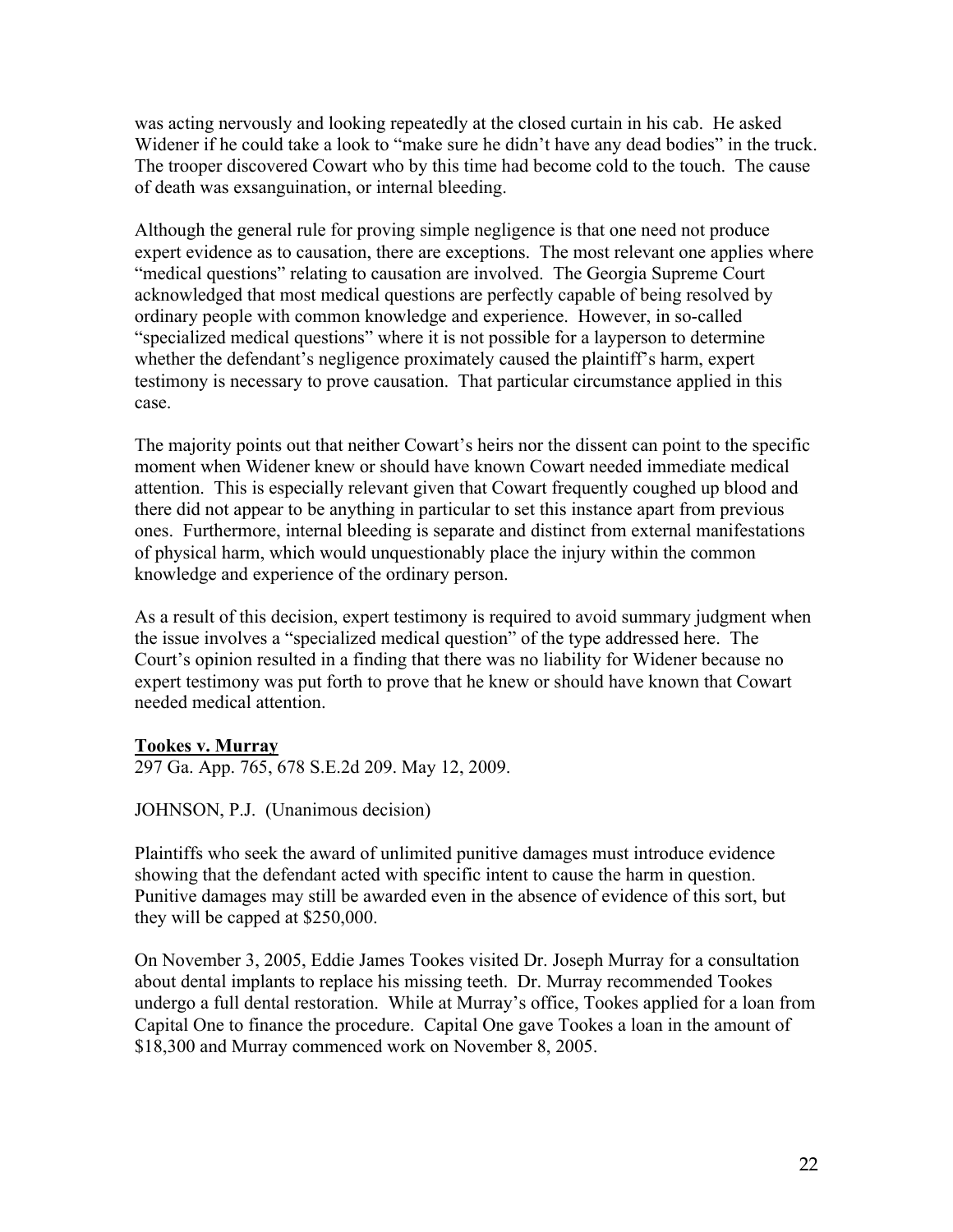On January 13, 2006, Tookes filed suit against Murray in magistrate court claiming he was not satisfied with the work, but he soon withdrew his suit and allowed Murray to continue. On August 26, 2006, the work was finally completed when Murray permanently cemented the restored pieces into place. However, Tookes continued to suffer discomfort and difficulty chewing, so he sought the advice of Dr. Jonathan Goldstein, who found defects in Murray's work and recommended a full replacement. On October 17<sup>th</sup>, Tookes sought the advice of a third dentist who gave a similar prognosis. Tookes then brought suit against Dr. Murray for dental malpractice, breach of warranty, and violations of the Fair Business Practices Act.

Based on the evidence, the Court of Appeals concluded that reasonable jury could find that Murray's treatment of Tookes demonstrated such a want of care as to give rise to a presumption of conscious indifference, thereby justifying the award of punitive damages under O.C.G.A. § 51-12-5.1(b). This was true despite the heightened "clear and convincing" standard of proof. However, the Court also held that punitive damages must be limited to \$250,000 (rather than being unlimited) due to the absence of evidence demonstrating Murray acted with specific intent to cause harm. Summary judgment as to that part of the trial court decision was thus affirmed.

#### **Porter v. Guill**

298 Ga. App. 782, 681 S.E.2d 230. July 8, 2009.

#### BLACKBURN, P.J. (Unanimous decision)

In Georgia, persons who rely on government support to access healthcare from government physicians will almost always have no cause of action against the governmental entity absent a showing of willful or wanton conduct on the part of the defendant.

Rhonda Berrian Porter and Andre Porter brought claims for medical malpractice and wrongful death against the physicians who treated their five-month old son, Jabaris. After dismissing their suit against other entities, Drs. Kimberly Megow and Margaret Guill filed separate motions for summary judgment. The trial court granted Dr. Guill's motion, finding that she was entitled to official immunity for her treatment of Jabaris, but denied Dr. Megow's motion because a genuine issue of material fact remained as to her liability. The present case arose out of the Porters' decision to appeal the grant of summary judgment to Dr. Guill.

The facts show that Dr. Megow was Jabaris's primary physician for the period from his birth on November 24, 2002 to April 12, 2003 when he was admitted into the Medical College of Georgia's pediatric pulmonology department. Dr. Megow treated Jabaris's persistent breathing problems until they showed no signs of improvement, at which point she referred him to MCG. Dr. Guill was the physician on-call in the pediatric pulmonology department at the time Jabaris was admitted and assumed care of him for the remainder of the weekend. On April  $14<sup>th</sup>$ , Dr. Valerie Hudson became the on-call physician and assumed care of Jabaris. The following day, Dr. Hudson discharged Jabaris with instructions to meet immediately with Dr. Megow and to schedule a follow-up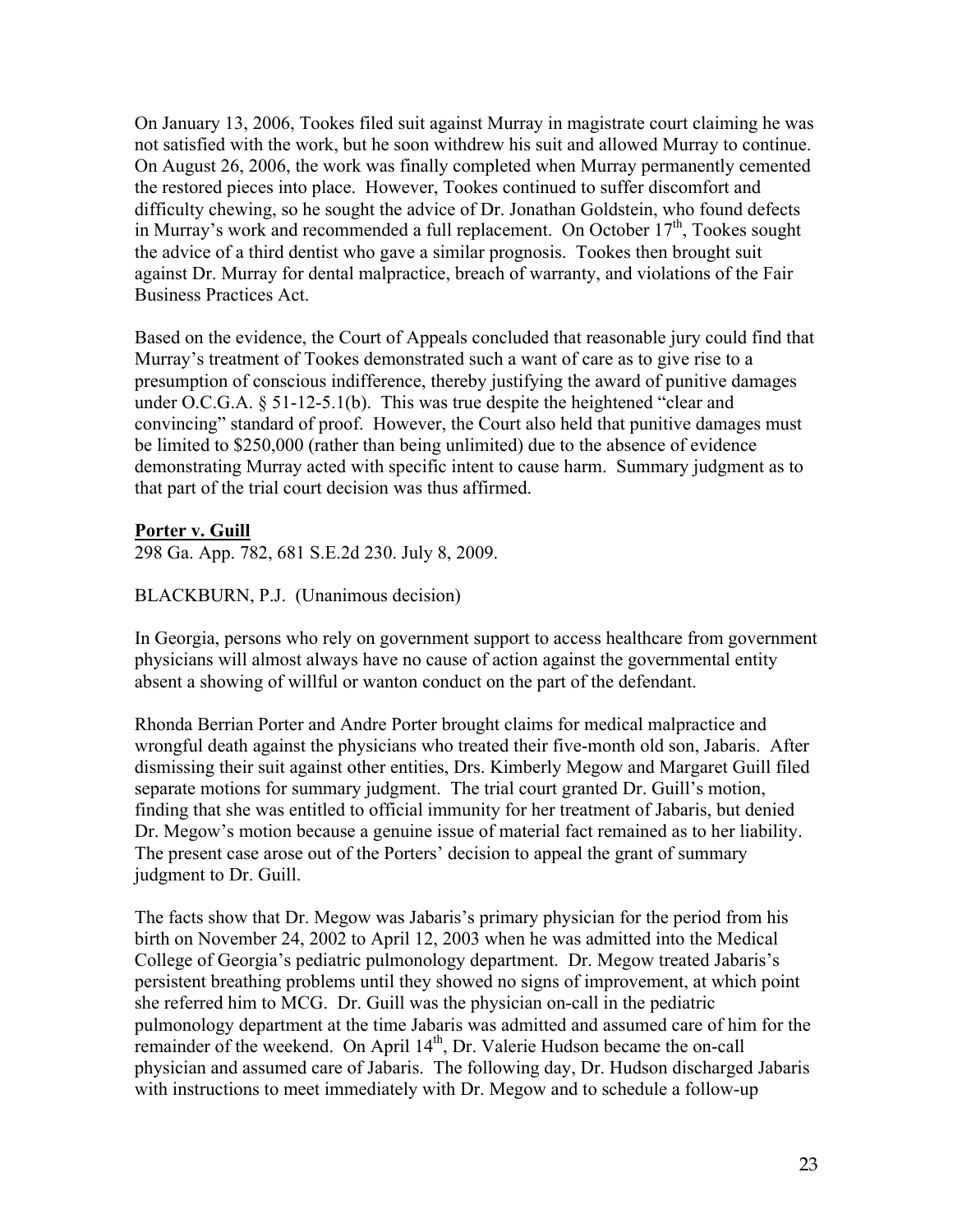appointment with Dr. Guill at the MCG location in Valdosta. Jabaris died suddenly the following morning.

Following Keenan v. Plouffe, 267 Ga. 791, 482 S.E.2d 253 (1997), the Porters maintained that Dr. Guill should be excepted from immunity under the Georgia Tort Claims Act because she was a state employee who acted outside the scope of her official duties as an MCG physician and faculty member. The Court in this instance distinguished Keenan on the grounds that: 1) it dealt with an MCG physician who performed surgery on an individual insured by a third party who the physician was not obliged to treat; 2) the physician's treatment did not call into question governmental allocation of medical resources but was left to "his sole medical discretion"; and, 3) there was no evidence of legislative intent to extend liability to private-pay patients.

Applied to the facts in this case, the Court found that Dr. Guill was obliged to treat Jabaris by virtue of her position as an employee and faculty member of MCG; that as a recipient of Medicaid, Jabaris's treatment did call into question public distribution of medical resources; and finally, that the legislature did intend to immunize state-employed physicians such as Dr. Guill under the Tort Claims Act.

## **Summit Automotive Group, LLC. v. Clark**

298 Ga. App. 875, 681 S.E.2d 681. July 10, 2009.

BERNES, J. (Unanimous decision) July 10, 2009.

When you walk into a dealership, you trust the brand, created by the manufacturer, to provide you with a certain experience in buying and maintaining your car over its life. However, recent trends in Georgia have called that brand confidence into question. This case shows that manufacturers may continue to use franchising agreements to protect themselves from liability for the dishonest acts of its franchisees who bear their logo.

From July 2002 to April 2005, Southern Georgia and its affiliate, Georgia Imports, operated two auto dealerships known as Kia of Waycross and Waycross Mitsubishi. Southern Georgia's operation was authorized by a franchise agreement with Kia Motors, Inc., which set forth the general standards of quality for Southern Georgia's operations and business plan.

Between October 2002 and October 2004, the plaintiffs purchased automobiles from both dealerships and traded in vehicles which had outstanding liens in favor of third party creditors. The dealership agreed to pay off the remaining balance from profits from the sale but neglected to do so. Other customers purchased gap insurance and extended warranties, but the dealerships themselves never obtained the policies, instead using the funds to pay off their own third party creditor. These customers brought suit to recover for the money they lost.